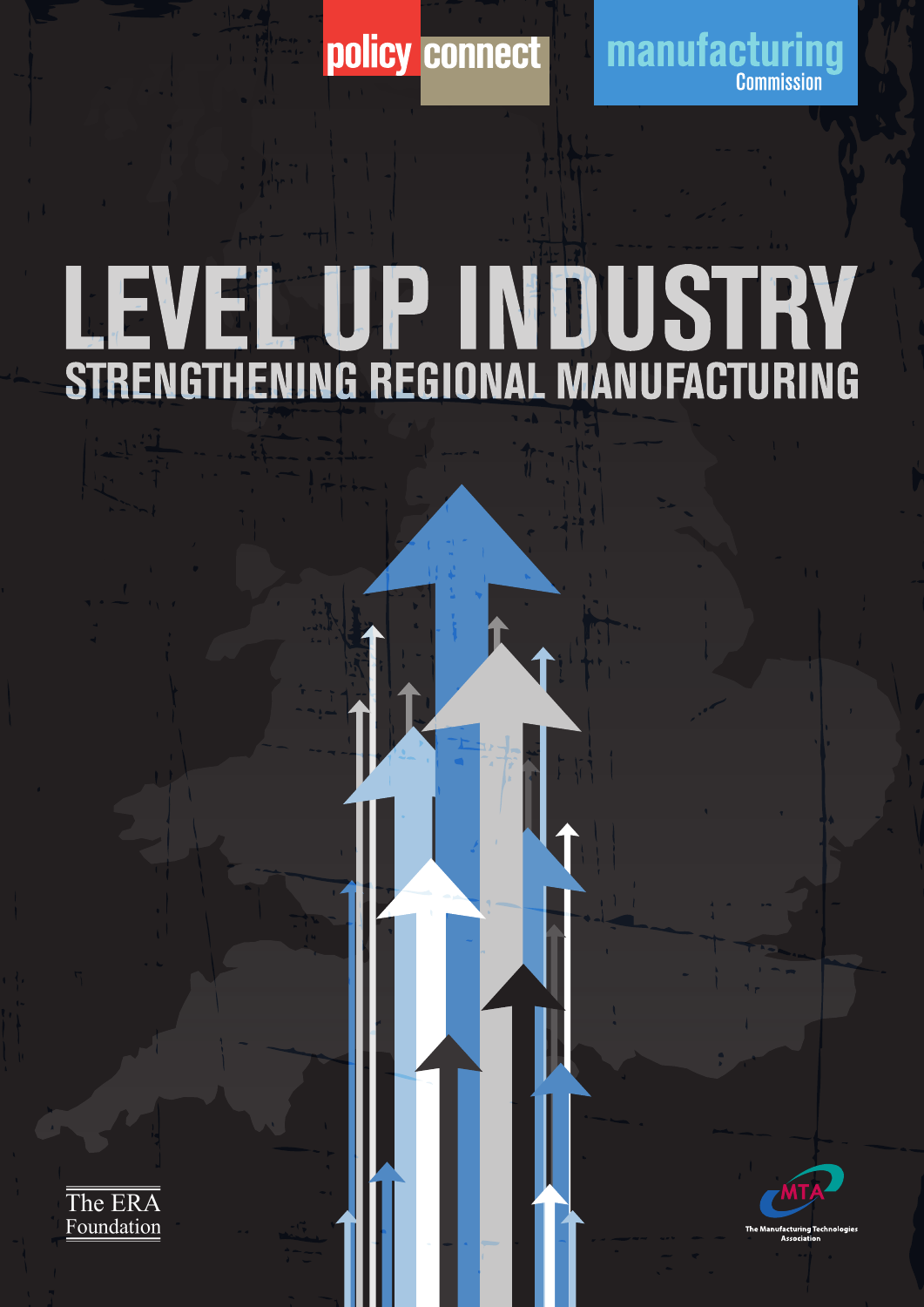#### **March 2020**

This report follows a 12 month inquiry and was written by Ben Carpenter Merritt, Head of Industry, Technology & Innovation at Policy Connect.

The report was funded by the ERA Foundation and the Manufacturing Technologies Association.

Policy Connect 7-14 Great Dover Street London SE1 4YR

www.policyconnect.org.uk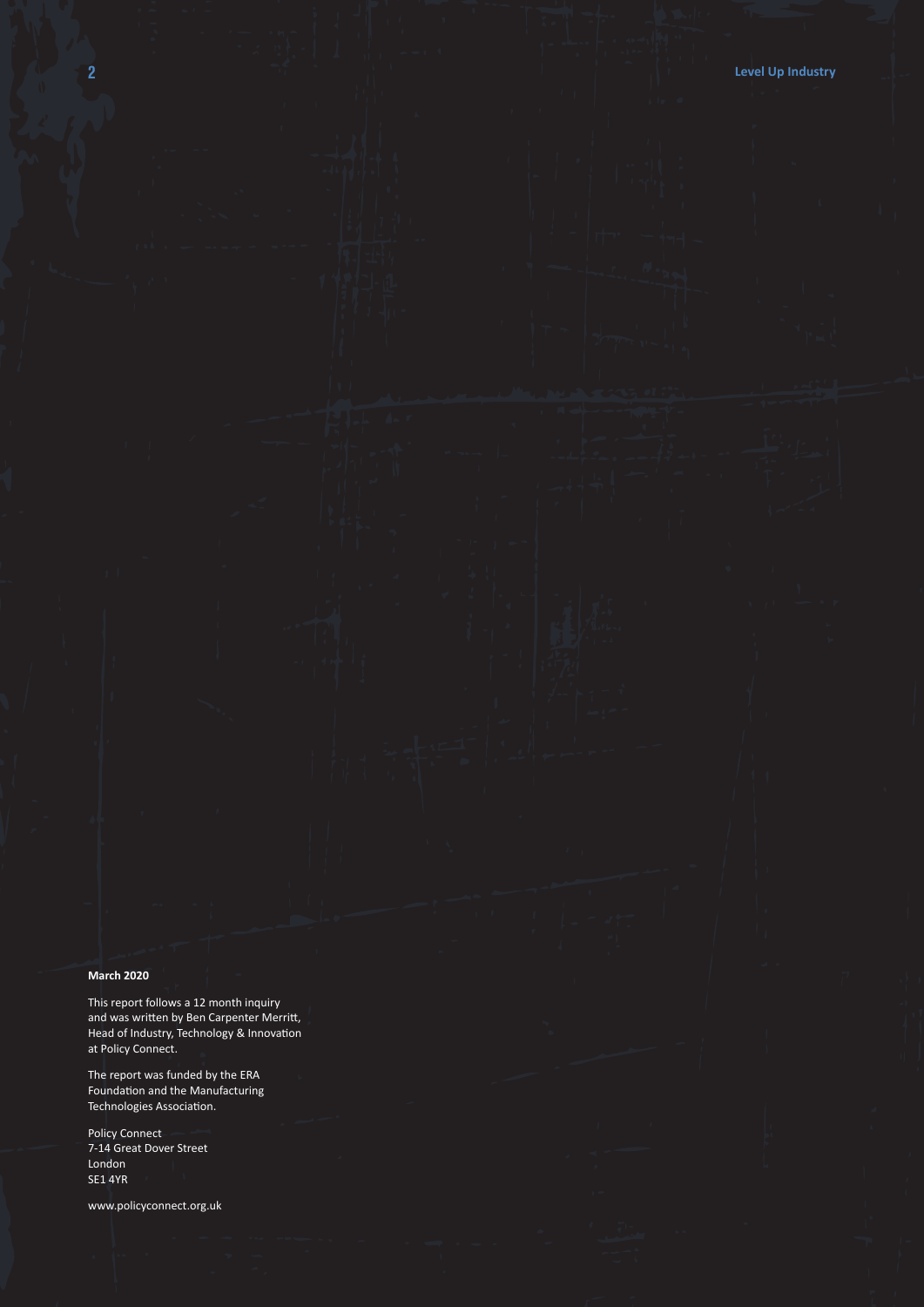### **CONTENTS**

| <b>Foreword</b>                             | 5  |
|---------------------------------------------|----|
| <b>Recommendations</b>                      | 6  |
| <b>Executive Summary</b>                    | 7  |
| <b>Policy &amp; Cooperation</b>             | 9  |
| <b>Driving Innovation, Driving Growth</b>   | 13 |
| <b>Technology &amp; Skills</b>              | 17 |
| <b>Funding for the future</b>               | 21 |
| <b>Other Themes Raised in the Fieldwork</b> | 23 |
| <b>Inquiry Commission</b>                   | 24 |
| <b>Contributions</b>                        | 25 |
| <b>References</b>                           | 28 |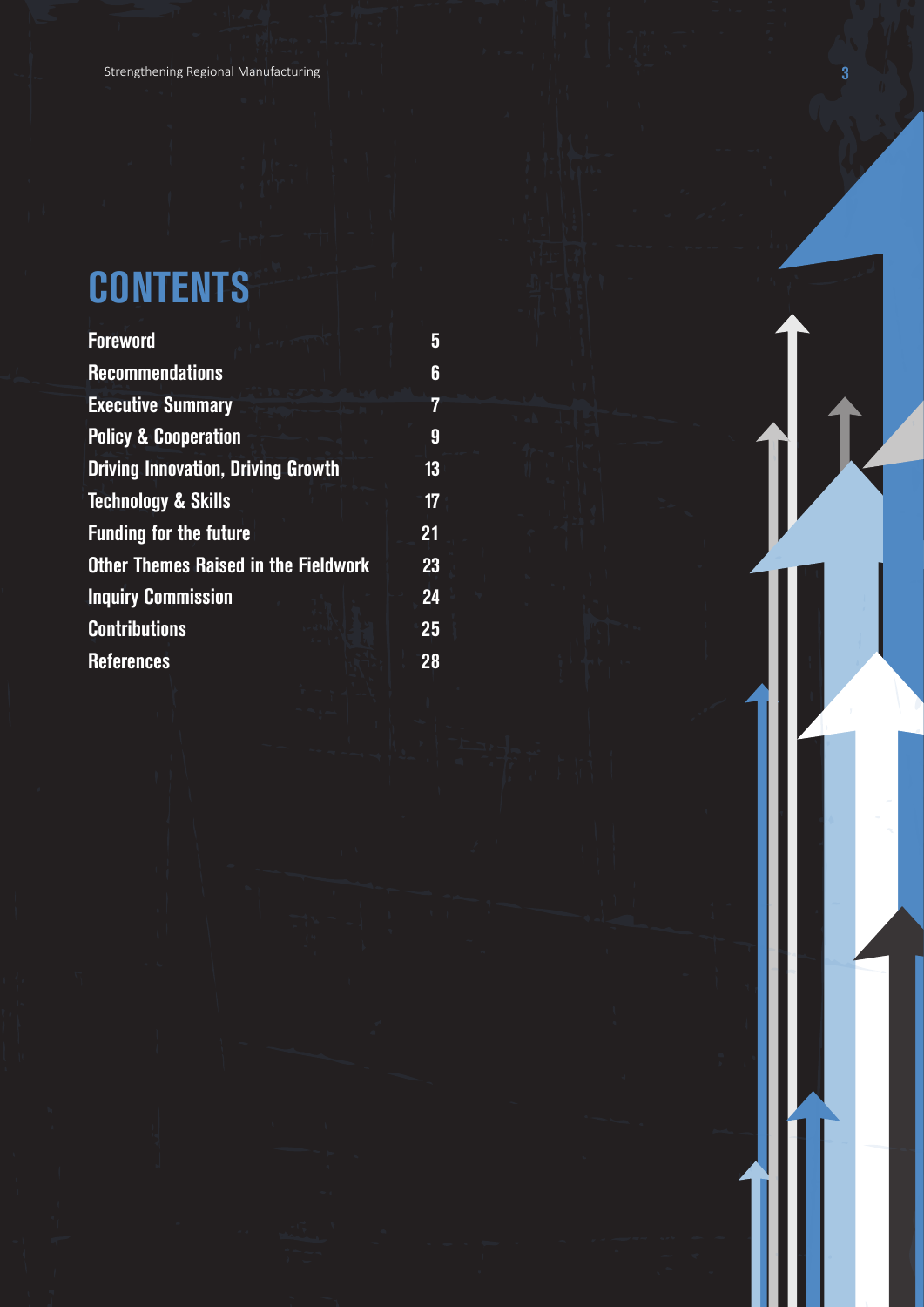**Our economies, like our politics, are local. Like the seashore, the more you magnify an economy, the greater its richness, complexity, self-similarity. Like our bodies, understanding our economic health means taking readings at many resolutions. It means understanding the moving body parts, and their interactions, in microscopic detail. It calls for new data, at a higher frequency and higher resolution, and new ways of stitching it together. It means making micro-to-macro a reality.**

Andy Haldane, Chief Economist of the Bank of England and Chair of the Industrial Strategy Council<sup>1</sup>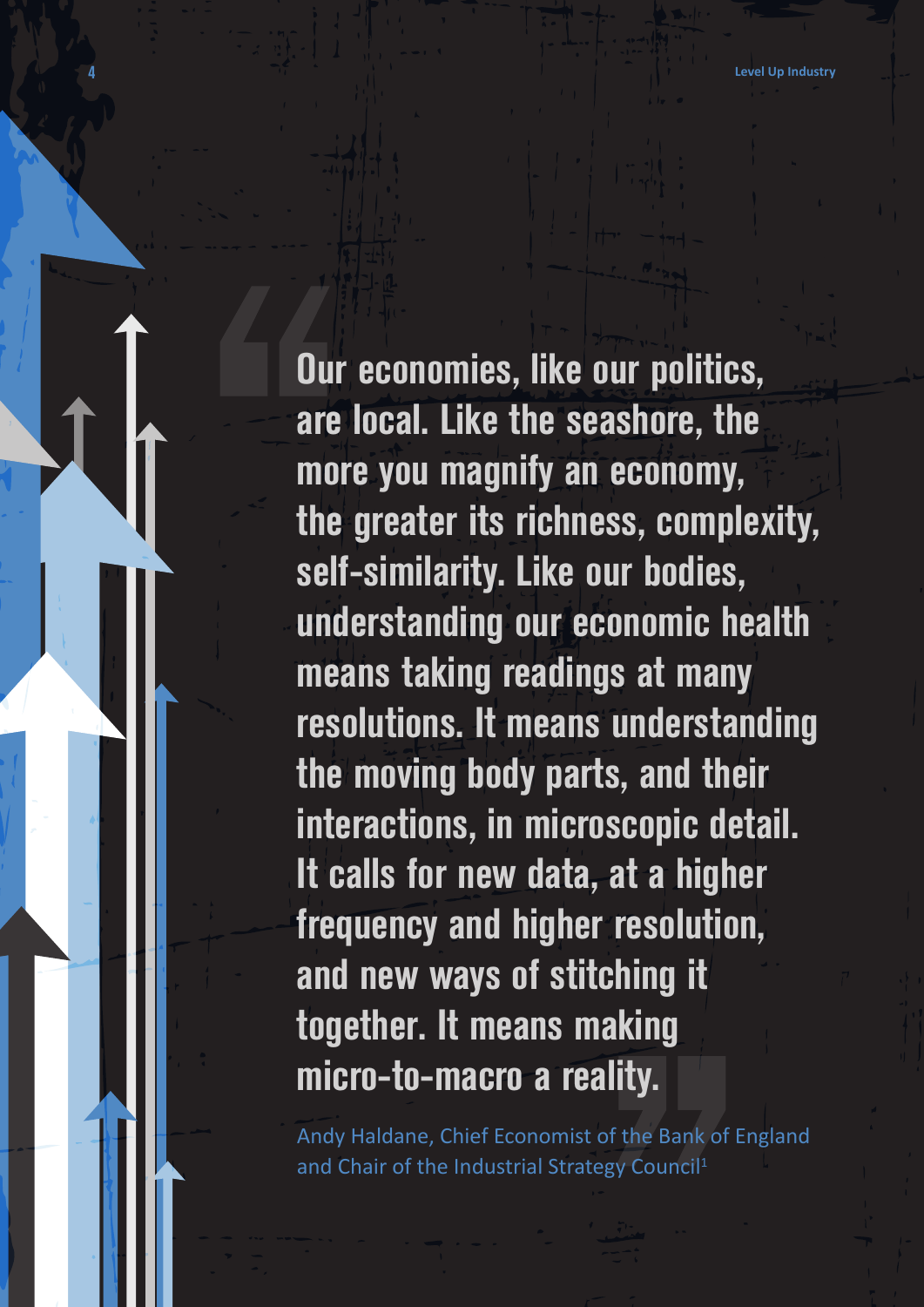### **Foreword**

Manufacturing is immensely important to our economy, yet the debate surrounding it often focuses on broadly abstract discussions about the value of the sector to society, and rarely on the realities of the role of manufacturing in the communities and regional economies in which it exists. As the government looks to level up the regions, manufacturing will have a key role to play in a sustainable and inclusive economy.

This inquiry began looking into the Local Industrial Strategy to consider how it could best be developed to support manufacturing. However, from our conversations with manufacturers across the country, we have discovered that while Local Industrial Strategies will play a key role in unlocking growth in the regions, they cannot do it alone. A true levelling up of the regions will require action in four key areas.

The first is to ensure the policy, in the regions and in Westminster, gives businesses the certainty to invest for the long term. The Climate Change Committee and the UK's 2050 80% emissions reduction target – which many thought overly ambitious in 2008 but is now Net-Zero – has been instrumental in giving the UK a leading role in driving consistent climate change action. We believe this model would work well for manufacturing – with a body based in statute to keep a relentless focus on strategic targets – coupled with a long horizon and new powers devolved to areas of regional collaboration to enable increased co-operation.

The second is to ensure that government smartly targets the increasing Research & Development (R&D) budget. As we drive towards 2.4% of GDP and beyond, we must ensure that this is spent as wisely as possible to enable innovation and growth across the whole country. The third tenet of the strategy is to ensure industry is future proofed by having access to the technology and the skills for today, but also for the future. And finally, we call for the provision of flexible funding for local leaders to best support their regions. If government acts on the recommendations set out in this report, they will raise the productivity of the manufacturing sector and level up the regions.

I would like to thank the expert panel of Commissioners who have provided support and advice to this inquiry and the ERA Foundation and the Manufacturing Technologies Association (MTA) without whom, this inquiry would not have been possible.



**Lord Karan Bilimoria CBE DL** Chair of the Manufacturing Commission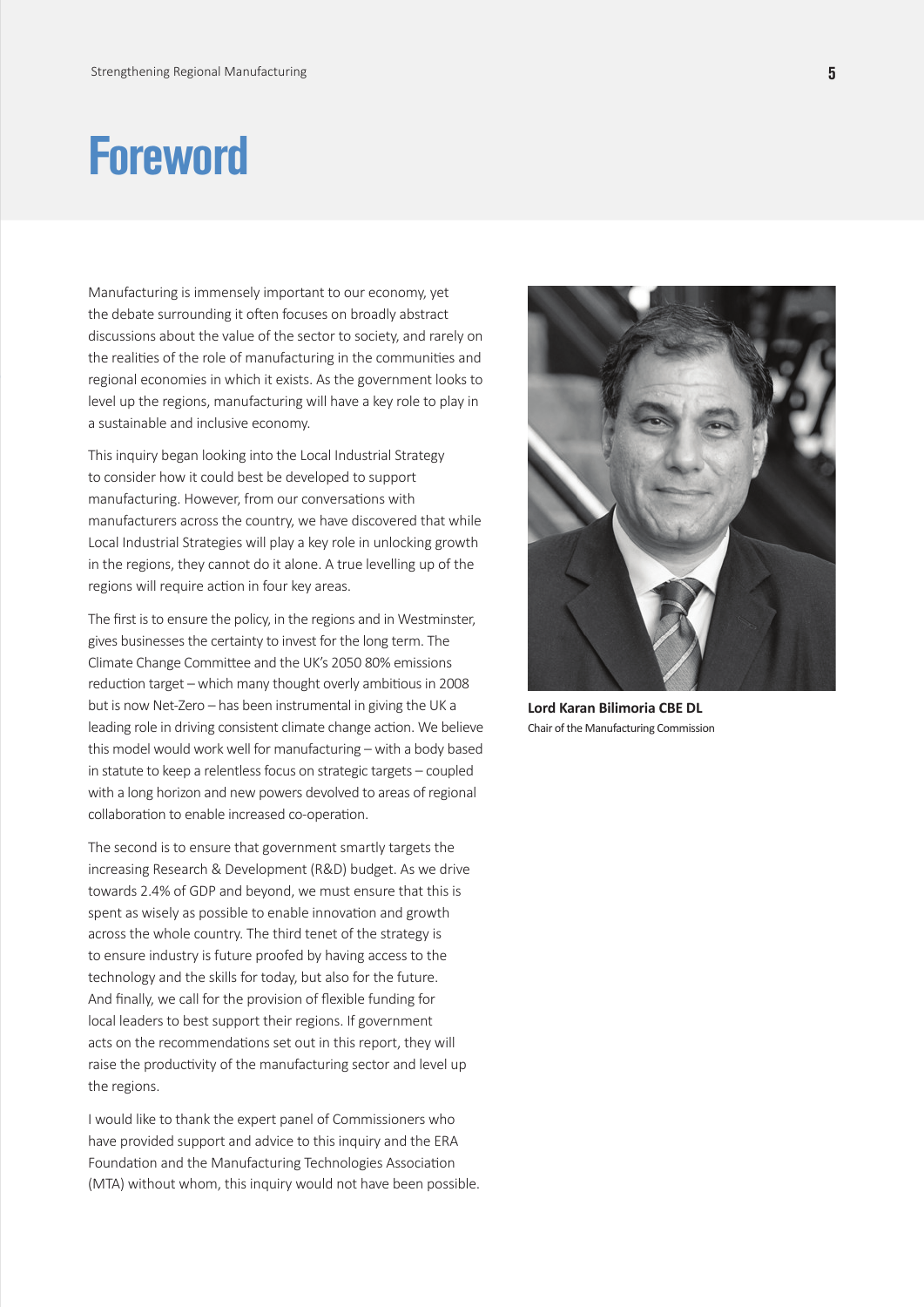### **Recommendations**

#### **1. Long Term Industrial Growth**

**Recommendation 1:** England needs a national productivity target for industrial growth. Like the 2050 Net-Zero target, this should be measureable and easily understandable to the general public as well as policy makers. A key enabler of achieving this long-term target would be to strengthen the Industrial Strategy Council by putting it on a statutory footing in the mould of the Committee on Climate Change.

#### **2. Greater Collaboration**

**Recommendation 2:** Several regions have already implemented successful models of cross-Local Enterprise Partnership (LEP) collaboration. To allow all of England to benefit similarly, the government should set a timetable for all regions in England to have increased devolution of powers and funding. These regional bodies will then be able to assess and exploit synergies and intra-regional opportunities for collaboration and growth.

#### **3. Strengthened Business Networks**

**Recommendation 3:** Businesses – including Small and Medium Enterprises (SMEs) – need to shape policy making in their locality. To facilitate this, LEPs and regional bodies should be provided with the funding and tools to engage local and regional business organisations and develop ecosystems in their locality.

#### **4. Targeted R&D Investment**

**Recommendation 4:** To maximise the output of the increasing Research & Development (R&D) spend, government should map existing regional capabilities and seek to create a long-term innovation network bringing together government agencies, catapults, universities and businesses.

#### **5. Make it Smarter**

**Recommendation 5:** To support the 2050 industrial target, manufacturing will need all the enablers of increased productivity. This will mean a nationally available Made Smarter-type business support programme to encourage the uptake of Industrial Digital Technologies (IDTs) supported by high speed broadband and 5G infrastructure.

#### **6. Matching Skills to Industry**

**Recommendation 6:** Supply and demand in job opportunities and skills provision is currently mismatched. In order for local job opportunities to be more available to local people, all regions should have a process to match learner aspiration to business need.

#### **7. Funding Local Growth**

**Recommendation 7:** The UK Shared Prosperity Fund (UKSPF) should provide a single, flexible resource to allow places to direct the funding in line with their Local Industrial Strategies.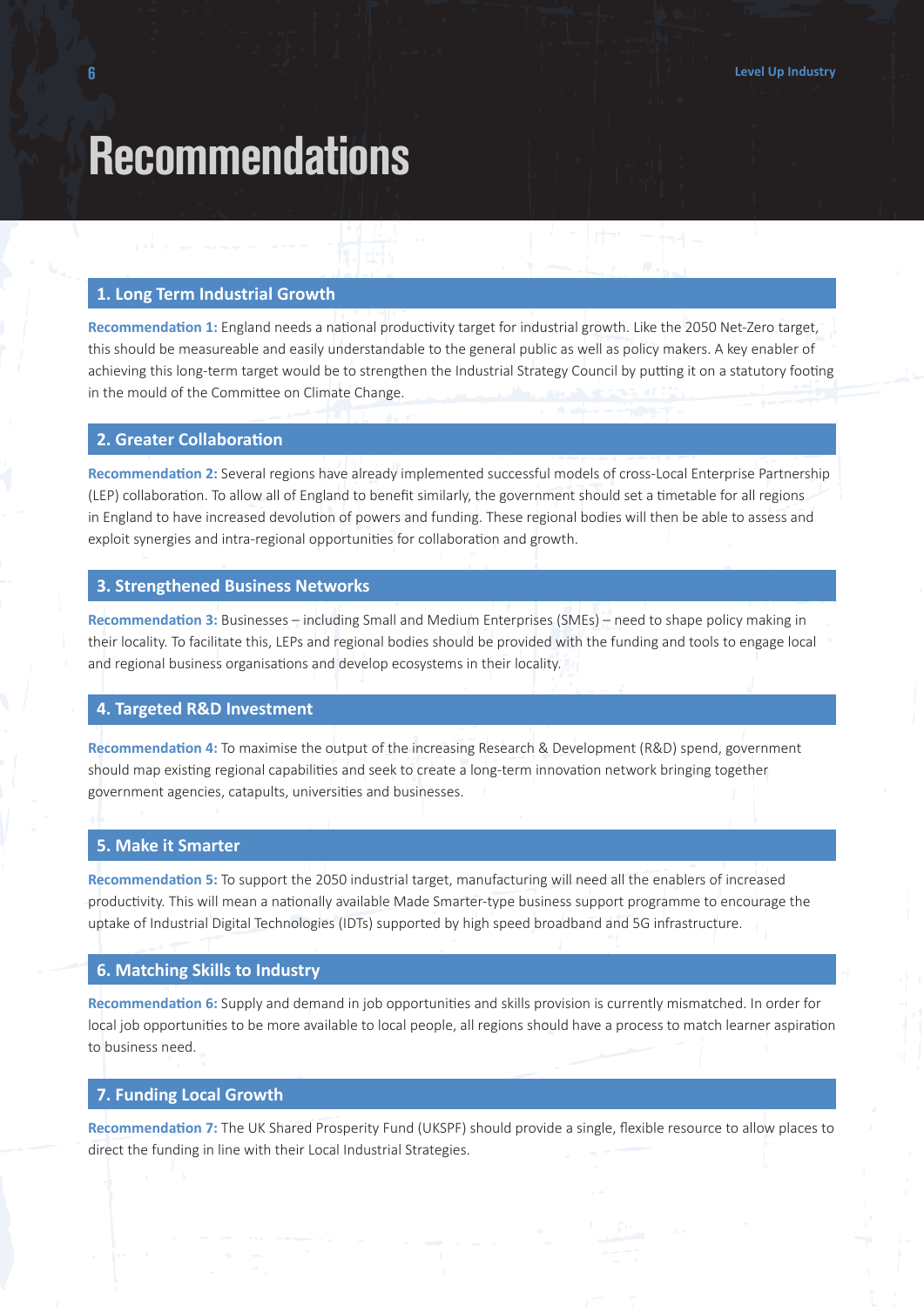### **Executive Summary**

In recent months the government has begun explicitly referring to "levelling up" the regions of England, with a focus on devolving power and raising the productivity of the whole country. The Local Industrial Strategies offer a potential basis from which to raise all of the regions of England, bringing higher value jobs, driving growth and allowing government to invest in more quality infrastructure.

In 2016, the government set out a vision for 'making Britain a country that works for everyone' including the promise of a modern industrial strategy.<sup>2</sup> In 2017 the government launched the green paper consultation Building our Industrial Strategy<sup>3</sup> and later that year also released the industrial strategy white paper Building a Britain fit for the Future, which set out how the government intended to support businesses to create better jobs through investment in skills, industries and infrastructure.<sup>4</sup>

The Industrial Strategy identified five foundations upon which productivity is built: ideas, people, infrastructure, business environment and places. The places foundation of productivity is recognition that economic growth does not take place in the abstract, but that it happens in diverse places that require different strategies and plans to increase their productivity.<sup>5</sup> Place-based Industrial Strategies provide an opportunity to rebalance the UK economy – which currently skews heavily towards London and the South East – whilst also addressing the productivity gap between the regions, which is estimated to cost the economy c.£40 billion a year.<sup>6,7</sup> A recent report by the Industrial Strategy Council found that current regional differences in per-worker incomes are approximately as large today as they were in 1901.<sup>8</sup>

Manufacturing accounts for around 10% of the UK's economy or up to 23% if including its induced spending in support and services.<sup>9,10</sup> The sector is a key driver of productivity and remains a major component of the economy outside the core cities of the UK.<sup>11</sup> As the government looks to address productivity and close the gap between the regions and London and the South East, manufacturing will have a central role to play.

Manufacturing as a sector is also undergoing profound change, with the increasing prevalence of technology and disruptive new techniques changing the way people work and the way things are made. This period of flux does however provide an opportunity for government to get it right first time, by bringing together strong local interventions with the technology and skills required to facilitate continued growth.

This report considers five key areas in which government can enable growth in manufacturing, and in so doing can begin a journey towards increasing the productivity of all English regions.

First, to maximise the opportunities of this period of change, government must create a stronger national policy framework around the Industrial Strategy to ensure its longevity and enable the country to meet the Grand Challenges facing it.

Second, below the national level, England needs to unleash the power of localities and regions, by supporting stronger cooperation between LEP areas to identify synergies and to strengthen UK supply chains.

Third, to help home-grown supply chains to develop, regions will need uprated innovation networks to support productivity growth and improvements. This will require careful targeting of the increasing R&D spend to maximise return on investment, but also to ensure that government looks beyond the usual lower risk recipients - London, Oxford and Cambridge - and invests across England.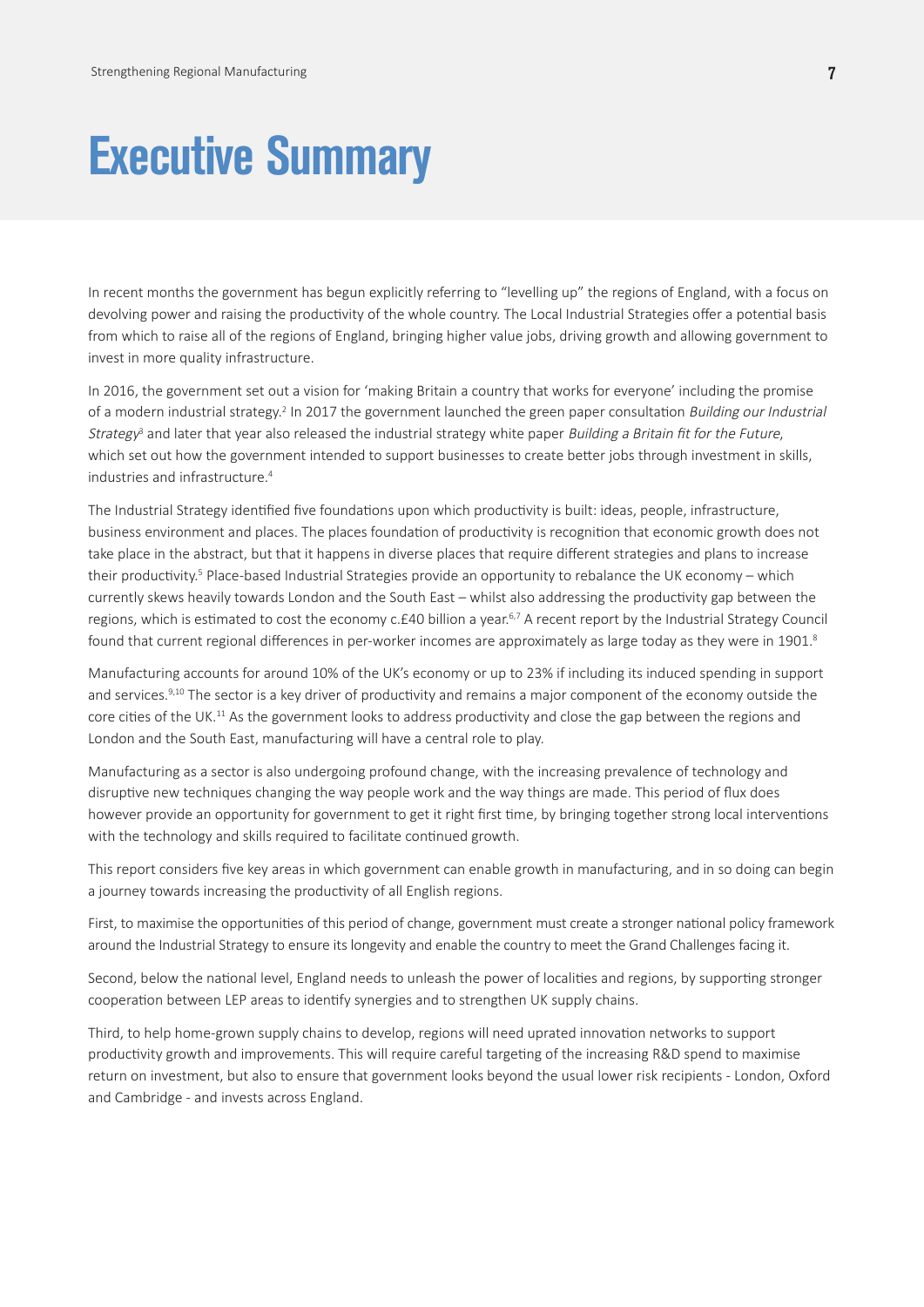Fourth, in parallel with driving long-term action towards a 2050 vision, we need to address the challenges of the near future, especially of the digital age. The Fourth Industrial Revolution is a huge opportunity for industry, with new technologies offering the potential to unlock a renaissance in manufacturing. But without the right skills to meet demand and maximise output, the opportunity may be missed.

Finally, this report considers business funding. This inquiry found that some regions and localities have been very successful in merging European and other funds to create manufacturing support in line with their own strategic priorities. It will be important not just to retain these examples but to build on them by creating simple to access (including by SMEs) regional and local funding pots, which would be allocated not in Whitehall but by local leaders to meet local and regional priorities. These should be the driving principles for the UKSPF.

If the recommendations in this report are enacted, we anticipate manufacturing productivity will increase and the sector will grow through an uptake in use of UK supply chains, increased use of digitisation and the implementation of high-value technology across the sector. We also anticipate that existing digital and technological divides across England will begin to ease, and that currently lagging regions will be able to better exploit the opportunities of the Fourth Industrial Revolution.

Effective and joined-up Local Industrial Strategies - sitting within a long-term national framework - offer the basis from which government can respond to these challenges, but this will only be possible if they engage and support employers, work for local economies and adapt to a changing society. To maximise this impact, government will need to think holistically about how local challenges are connected, and how they can be addressed in a way that aligns with the key themes of the wider Industrial Strategy and the challenges facing the country over the next 30 years.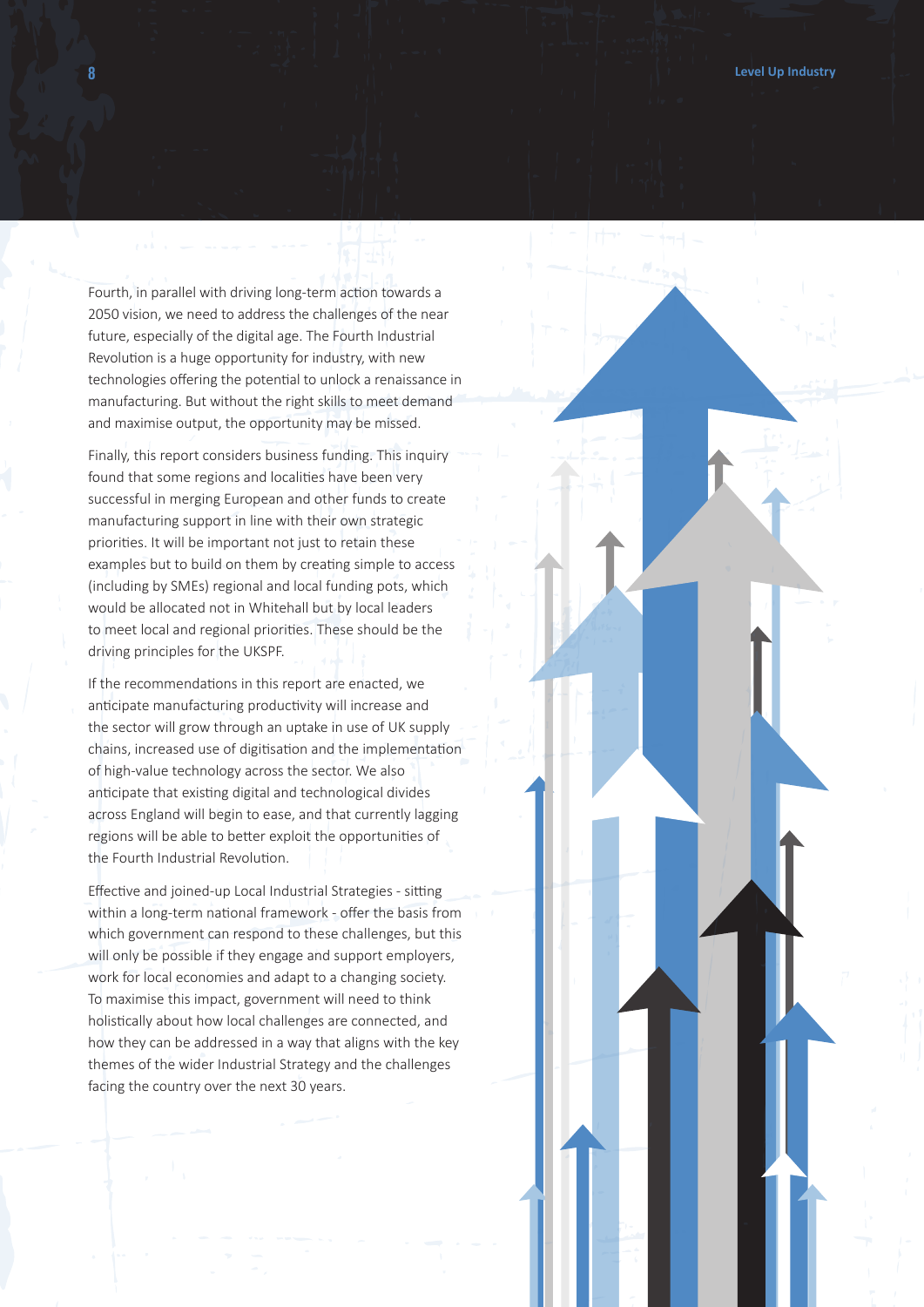# **Policy & Cooperation**

As Britain leaves the European Union, the country should build upon the foundations of the Industrial Strategy to create a stable context in which business can feel confident to invest in for the long-term.

#### **Long-term, cross-party framework**

**I'd like to see a lot more cross-party working… that's where the Germans beat us, they've got an agreed strategy going forward, whereas our government policies will change, they'll change overnight.** Manufacturer, West Yorkshire

Business is flexible and good at adapting to changing circumstances, but to do so it needs certainty in the longevity of policy to plan and invest for the future. As a vision document, the Industrial Strategy offers a basis for this, by combining mission-based long-term Grand Challenges with specific and place-based interventions.<sup>12</sup> The benefit of place-based interventions is that they can achieve direct and tangible local impact whilst also contributing to the longer-term mission-based goals.

For Industrial Strategy to have real impact, it will need commitment from business. While Brexit and the associated political flux has damaged the confidence of industry in policy makers and is making them more cautious when considering investing in the long term, this is nothing new. The past 30 years of economic policy and Industrial Strategy have been characterised by their short duration, with major programmes lasting on average 10 years and changing with each new government. During the roundtables held in the course of this inquiry, businesses explained that to be able to invest with confidence they would need longer-term certainty, as opposed to a cycle of changes in policies and priorities. Certainty would allow businesses to invest in technology and research programmes, confident that whoever the government and ministers in charge of business and economic policy would be, they will continue to drive in the same direction.

To build cross-party consensus, and ensure the longevity of the programme, government should put a draft bill before parliament setting out a strong legal framework underpinning work to tackle the major challenges facing the country over the next 30 years. This would give parliamentarians the opportunity to consult, scrutinise and build a consensus on the legislation. A successful example of building consensus through a draft bill was the Draft Climate Change Bill<sup>13</sup> which the Department for Environment, Food and Rural Affairs (DEFRA) published in the 2006-2007 session and which was the basis of the Climate Change Act 2008.14

The Climate Change Act also established the Committee on Climate Change (CCC) and set an ambitious (at the time) longterm target of reducing carbon emissions by 80% by 2050. The CCC's remit to keep the government's climate policy focussed on the 2050 target (now Net-Zero), reporting annually to Parliament on its work and findings, has helped put the UK in a position of global leadership. Similar benefits can be achieved in relation to industry. Ensuring business has the confidence it needs to invest will require oversight from a similarly independent body with an equally long horizon and a clear target. Such a long-term target would need to be overarching, clearly measurable and easily understandable in the mould of the Net-Zero 2050 target. This will ensure the short-term targets of different government departments do not undermine the longer term objectives of the Industrial Strategy. The longer-term target could also be underpinned by shorter-term (e.g. five year) regional productivity targets to place onus on the regions which would then drive local action to level up.

#### **1: Long-term Industrial Growth**

**Recommendation 1:** England needs a national productivity target for industrial growth. Like the 2050 Net-Zero target, this should be measureable and easily understandable to the general public as well as policy makers. A key enabler of achieving this long-term target would be to strengthen the Industrial Strategy Council by putting it on a statutory footing in the mould of the Committee on Climate Change.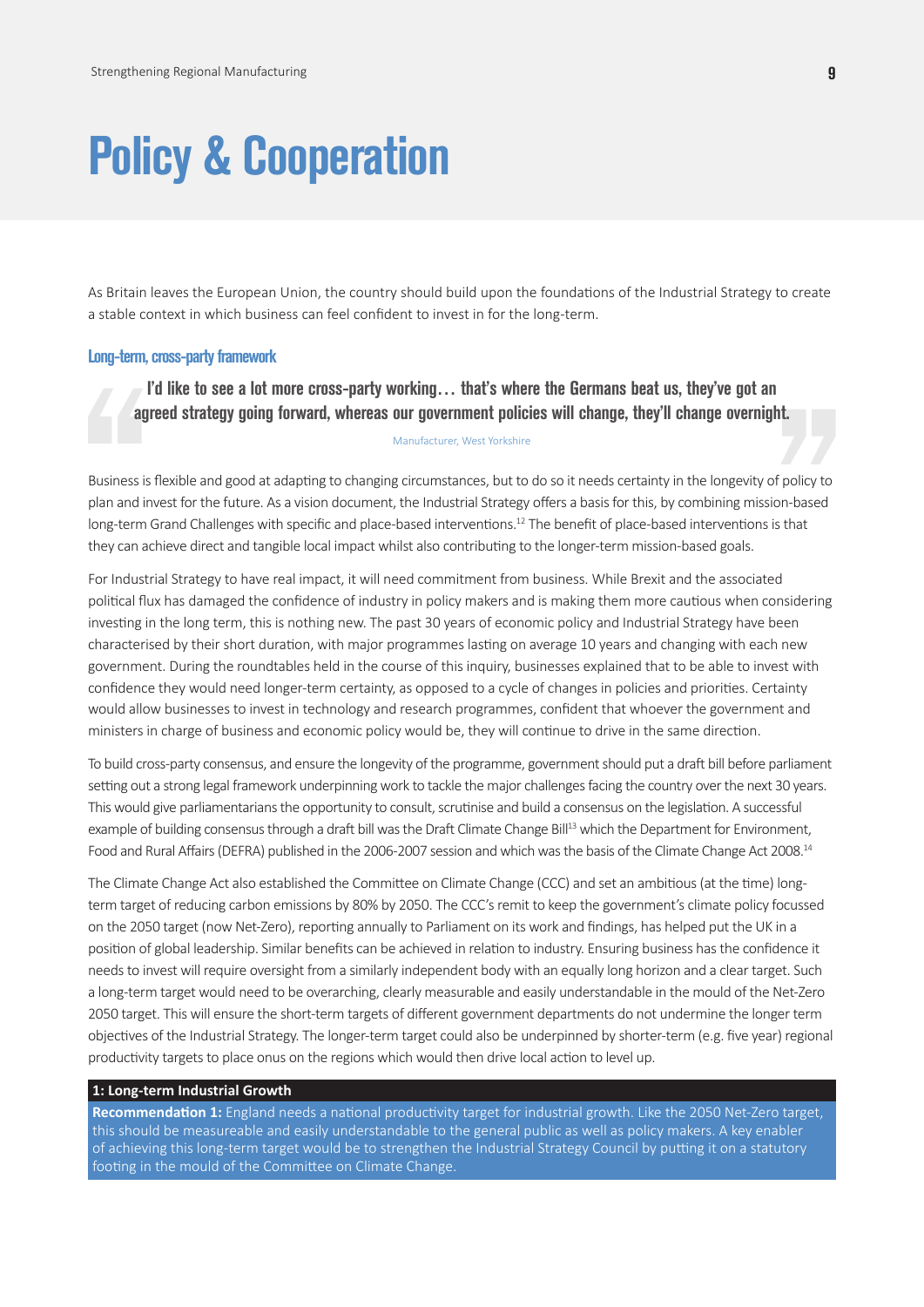The UK has one of the highest levels of regional inequality and centralisation of any major economy.15,16,17 Central government control in the UK has been described as a 'power hoarding' system due to the power imbalance between Westminster, Whitehall and the rest of the country.<sup>18</sup> Whilst increased devolution has been attempted by previous governments, there is no consensus between political parties as to what it should look like or on what basis power ought to be devolved. As a result, devolution in the UK has been asymmetric.<sup>19</sup>

Since the Scotland Act, the Government of Wales Act and the Northern Ireland Act in 1998, devolution has grown apace in three of the four countries of the UK.<sup>20,21,22</sup> However, England continues to have only the UK Parliament by way of national representation.23 To those in Durham, Yarmouth or Plymouth, a London-based government taking all the major investment decisions seems very distant and remote, exacerbating feelings of powerlessness.

In 2004, a referendum was held in the North East to decide whether to introduce a regional level of government, but due to high levels of scepticism about the powers, such an assembly would be allowed and worries over adding to the bureaucracy of two-tier local government, the notion was rejected by three to one.24 Since then, devolution of power to the regions of England has been negotiated on an ongoing, ad-hoc, deal-by-deal based system and as a result, the fractures and inequalities between those with most devolved power and those without are becoming stark.<sup>25</sup> The think tank Localis found that despite recent reforms, over 20 million people in England (approximately half of the total English population) have no access to devolved powers at all.26

It is apparent that the current devolution set up is not sufficient, though the best way forward is also far from clear. Whilst an English parliament has been called for by a range of fringe voices, $27$  it would not necessarily be the best way to align the strengths of the country and would take considerable effort, money and time to put in place. However, further individual devolution deals when and where they can be agreed, whilst comparatively quick, may not impact widely enough to make the difference needed everywhere.

The Conservative 2019 Manifesto promised an English devolution white paper in early 2020 to build on the current structures.<sup>28</sup> However, currently many LEPs have no real capacity to manage serious change, and those that do have such capacity end to be located in strong and well-organised localities (Manchester, West Midlands, Cambridge etc.). While any further devolution of powers should not seek to reinvent the wheel nor redesign the entire system, it should seek to support collaboration between regions and central government by building on pre-existing structures where possible. This will strengthen the relationship between decision making and delivery.

### **We're talking about manufacturing focus, and we're talking about productivity improvement, how well do even the boundaries of these Local Enterprise Partnerships suit that? Are you going to have two basically signing up to compete with each other?**

#### Manufacturer, East Midlands

To support a more strategic and connected approach government should look to other successful economies, many of which feature a mid-level of governance. Mid-level governance is also known as a meso level and can reveal connections between the micro (local) level and the macro (central government) level. Whilst not advocating additional governance, this report does see the benefit of enabling regional bodies to further support collaboration at the LEP and local government level. In England, a collaborative partnership of this type would seem likely to sit between LEPs and Central Government in order to better identify synergies and opportunities for regional cooperation.<sup>29,30</sup>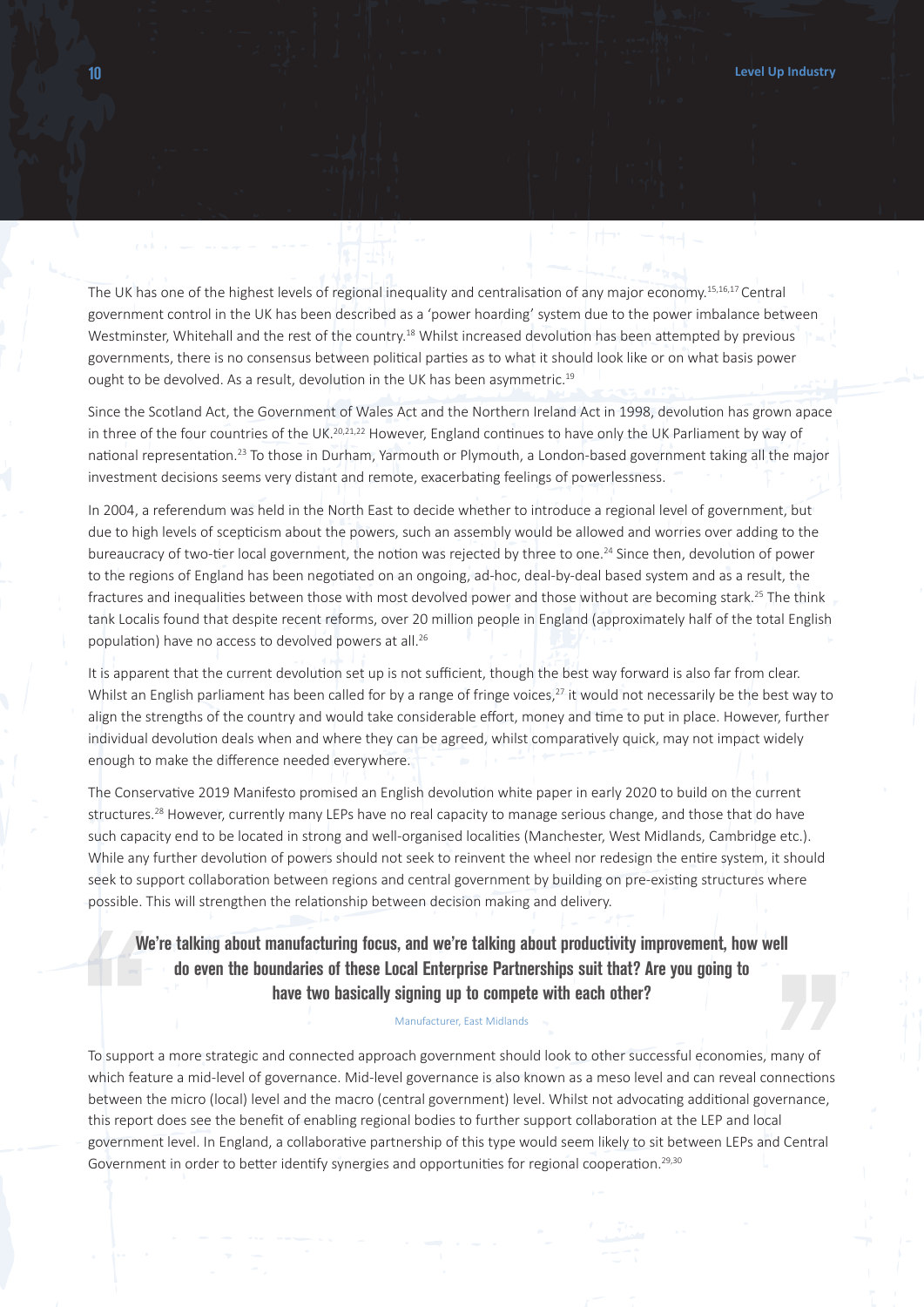In England, a regional or meso level of decision making and delivery has developed in part in the Northern Powerhouse, Midlands Engine and Western Gateway. These regional areas of collaboration have already had positive effects far beyond their borders. The Northern Powerhouse has been acting as an informal coalition for the LEPs within its area through the the NP11 partnership, and the representative body, the LEP Network, is now working directly with the chairs of seven similar areas covering the whole of England. The experience of the Northern Powerhouse and these regional bodies shows that there are connections and shared values at this level which could serve as a strong starting point from which to build.<sup>31,32</sup>

To level up their areas, these bodies will need government to enable them to move beyond soft power and into more tangible power over decision making and delivery in their area.<sup>33</sup> To make a difference on the ground requires decisions to be backed by funding, which would require the government to delegate greater amounts of direct funding than is currently available, shifting the weight of investment decisions from London to the regions. Some of this funding would need to be used to develop capacity across England, to ensure that it is not just larger or richer LEPs and Combined Authorities who are able to maximise the benefit.

The Local Industrial Strategies provide a unique opportunity not only to highlight local strengths and opportunities for productivity growth, but also to match them to other areas of the region or wider nation. In highlighting the opportunities and current capabilities of localities, they offer a model through which government can better understand in what types of manufacturing, and where, the country needs to invest in order to best tackle the challenges of the future. To ensure that regional strengths are maximised, cross-LEP groupings should seek to bring together the local strengths highlighted by the Local Industrial Strategies and identify potential synergies to connect complimentary businesses across the country.

Upon their completion, the Department for Business, Energy and Industrial Strategy (BEIS) should review the regional strengths highlighted by the cross-LEP groupings in order to understand what conditions brought them about and why. It should then look at how these strengths might complement each other and what actions government could take to facilitate such connections. This could be done at both the regional level as set out above and followed by further analysis at a national level.

#### **2: Greater Collaboration**

**Recommendation 2:** Several regions have already implemented successful models of cross-Local Enterprise Partnership (LEP) collaboration. To allow all of England to benefit similarly, the government should set a timetable for all regions in England to have increased devolution of powers and funding. These regional bodies will then be able to assess and exploit synergies and intra-regional opportunities for collaboration and growth.

#### **The SME challenge in policy development**

Currently, in the UK, over 99% of businesses are SMEs.34 The small business community is a key part of the economy in its own right but it also serves as the supply chain for larger businesses. Any strategy designed to improve productivity must therefore be designed with these businesses in mind. In all of the regional roundtables, SME participants explained that they find it difficult to engage in anything beyond the urgent issues in their daily business. As a result, SMEs often feel that they are not heard in major policy conversations and that policy feels like it is designed for major corporations and not smaller companies.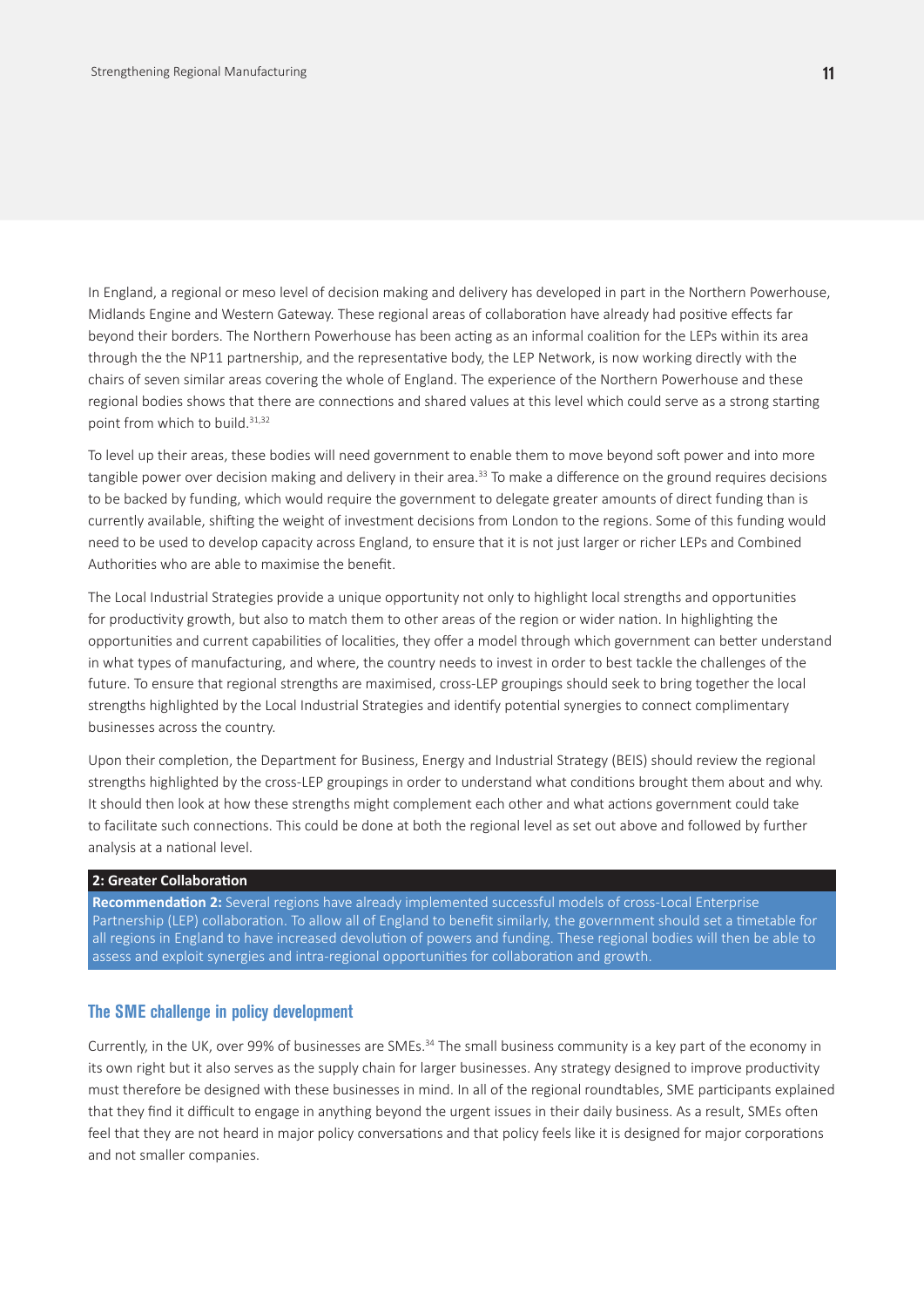**A lot of the policy connection, with the greatest respect, sits with the bigger organisations and the voice of the small manufacturer, or the SME regardless of sector, doesn't get heard. Typically you don't see them at forums like this because they can't afford the time, they're busy on the tools, doing the job.**

#### Manufacturing Recruitment Company, East Midlands

Engaging small companies can be difficult for government at both the national and local level. As a sector, manufacturing is extremely well represented by membership organisations, with national organisations such as Make UK and the Manufacturing Technologies Association (MTA) to the more locally-focussed Chambers of Commerce and region specific bodies such as Made in the Midlands and Made in Yorkshire. This broad and deep network of business organisations can act as a conduit between the SME base and central government.

However, this network is still fragmented, and it is important that any work in this area serves to create a coherent and collective voice for the wider base. During the fieldwork, the German Mittelstand was regularly referred to by those who had worked in Germany and/or had worked closely with German firms, as manufacturers cited the strong and united voice the sector has in Germany and the resulting power it gives them with government. When seeking to use the business representative network as a conduit, government should also seek to give the networks a voice to ensure that any engagement can be constructive for both parties.

It is important to encourage knowledge transfer and spillovers by creating fora in which businesses can learn from one another, something that most individual businesses do not have the capacity to do. This was demonstrated in the roundtable discussions, where manufacturers stressed the importance of business collaboration, citing the value of peer-to-peer knowledge-sharing and business collaboration to the success of their companies. Participants stated that they would actively seek and attend events which featured networking as they provide the opportunity to make connections and gain new business, in addition to the opportunity of learning from peers. Membership organisations were also highlighted as important to business collaboration as they provide programmes of events at which manufacturers can network and share best practice. This is particularly important in lagging regions, where such networks tend to be weaker, further stifling knowledge transfer and collaboration.

#### **3: Strengthened Business Networks**

**Recommendation 3:** Businesses – including Small and Medium Enterprises (SMEs) – need to shape policy making in their locality. To facilitate this, LEPs and regional bodies should be provided with the funding and tools to engage local and regional business organisations and develop ecosystems in their locality.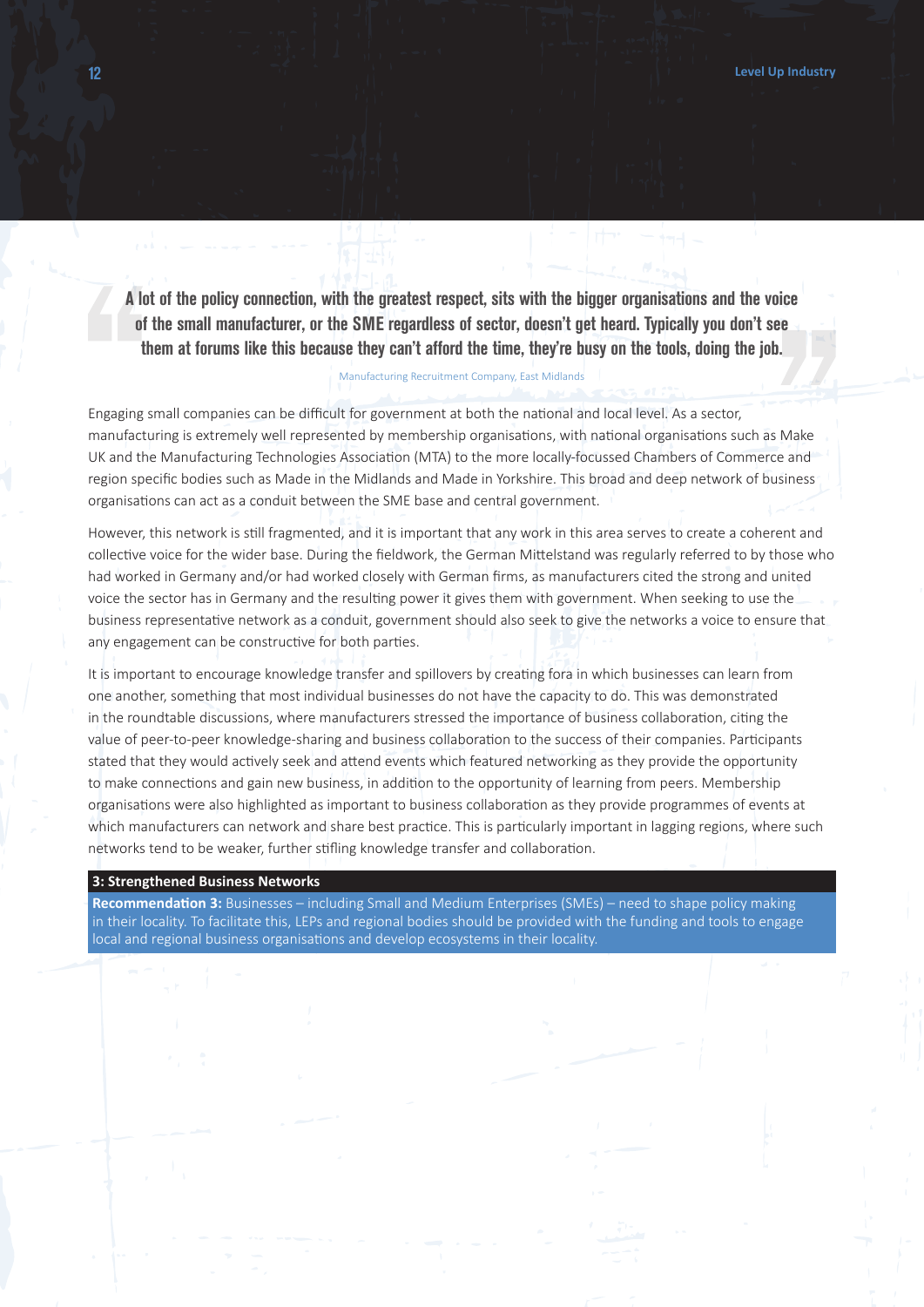# **Driving Innovation, Driving Growth**

Innovation is a key driver of economic growth. As the government looks to level up the regions, ensuring that networks are in place to support innovation growth outside London and parts of the South East will be imperative.

#### **Supporting innovation by driving demand**

The UK currently spends 1.7% of GDP on R&D, well below the Organisation for Economic Co-operation and Development (OECD) average of 2.4%.35 Following an initial commitment by government to raise spending to match the OECD average in the Industrial Strategy, there is now a cross-party commitment to going beyond that. $36,37$ 

Innovation is, by its nature, uncertain as many projects that are funded will not produce widely adopted techniques or products and as a result, governments struggle to justify R&D expense. Standard cost benefit analysis is not suitable for innovation, yet this is broadly the model employed by government to target investment, resulting in higher spend in areas where R&D is already more advanced, and therefore lower risk. If government is serious about increasing innovation across the country, it will have to increase the amount of money spent on R&D but also reassess where it is spent, in order to fund the best opportunities rather than to simply reinforce success. The government are aware of disparities in regional investment and Former Minister of State for Universities, Science, Research and Innovation, Chris Skidmore MP recently spoke of the importance of rebalancing public investment in the different parts of the country.

> **Now that we are increasing public investment into R&D, we have a chance to address these disparities, and I want us to seize it. We must ensure that more public R&D funding is being driven to places where, despite historic under-investment from the state, private investment has been flowing freely, and where it is ready to flow even faster.38**

> > Chris Skidmore MP, Former Minister of State for Universities, Science, Research and Innovation,

It follows that increasing the level of spend will not be enough on its own and policy makers, including in the Treasury, need to be bolder and more willing to take well thought-through risks by investing in longer-term, less developed areas.<sup>39</sup> With the right long-term framework in place (e.g. a 2050 type target with oversight from a statutory Industrial Strategy Council as advocated for earlier in this report) the government can have confidence that sub-national investment decisions using the increased spending can be targeted towards areas where it can add the most value, as efficiently as possible, and in as short a period of time as possible.

The Conservative Manifesto 2019 promised a new agency for high-risk, high-payoff research which was then reiterated in the Queen's Speech following the 2019 General Election stating that the government will back '…a new approach to funding emerging fields of research and technology, broadly modelled on the US Advanced Research Projects Agency (ARPA)'.<sup>40</sup> While an ARPA style body could serve to enable innovation by taking on risk for the private sector, it is important that time is taken to fully understand how it would align to current research capability and to ensure that it is embedded into the existing research and innovation system, not simply bolted on. It is also important to remember that the UK does not have a comparable budget to the US to fund innovation and therefore results would likely be different.<sup>43</sup>

However, if the UK were to commit to a longer-term and mission-oriented focus on R&D, a UK ARPA could serve to plug the current gaps in the Industrial Strategy Challenge Fund and allow the fund to provide more flexible support autonomously, in parallel to existing government investment. This could also then drive locally focussed innovation, for instance by supporting regional test beds designed to support existing clusters of industrial activity.41 A more strategic approach through a UK ARPA could also focus on cross-cutting technologies which would have the benefit of driving research and innovation into supply chains, many of which are cross-sectoral and can miss out on investment.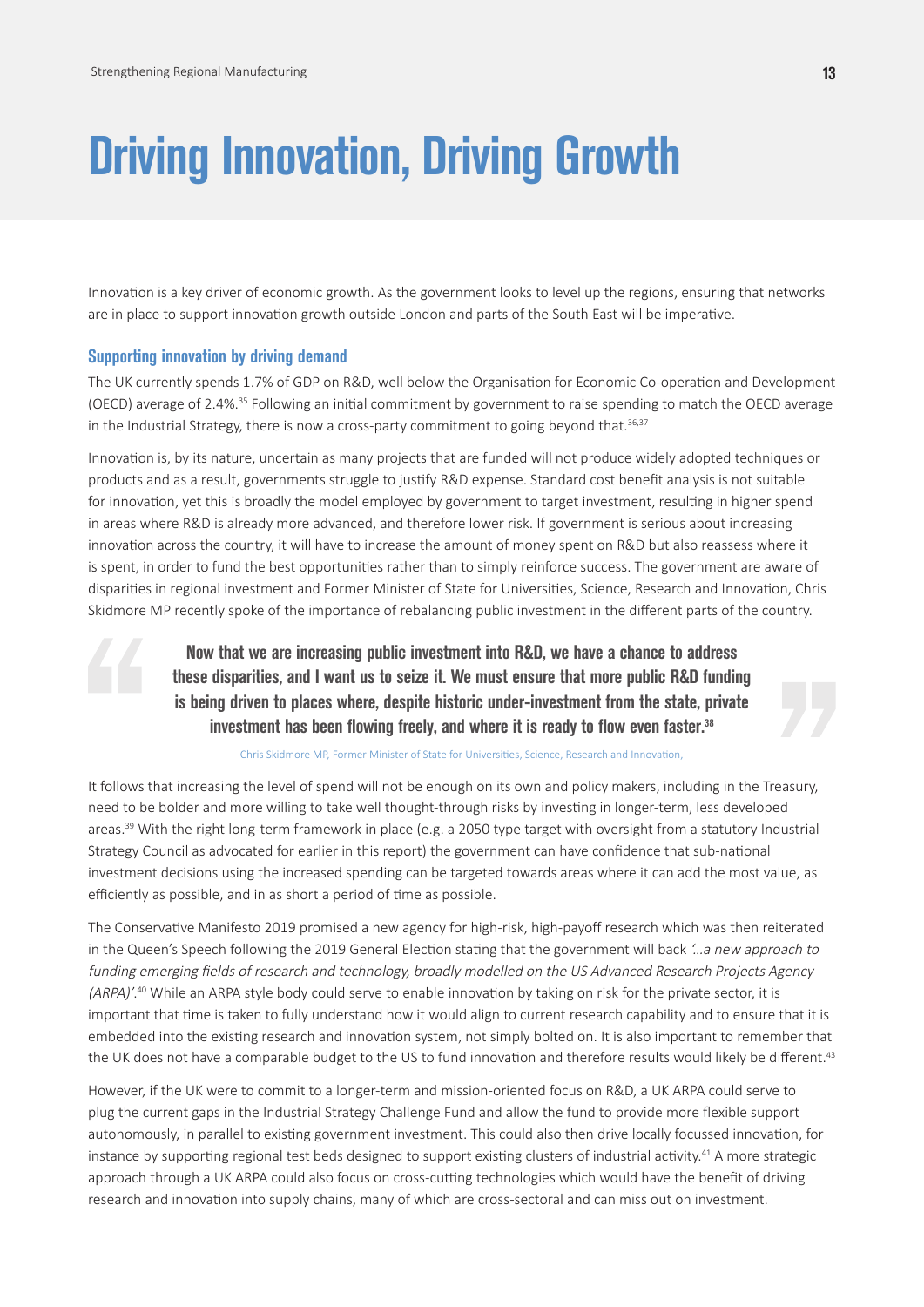But innovation does not take place in a vacuum; it is the result of a range of complex interactions between businesses and local networks. Consequently, any policy interventions aimed at supporting innovation cannot be driven solely from the top down.<sup>42</sup> Increasing innovation adds value across the economy, and increases productivity, but simply increasing spending and investment alone will not solve the current challenges facing the country. To solve these challenges, government will have to proactively support growth in innovation everywhere in England.<sup>43</sup> This is what economist Professor Mariana Mazzucato, founding director of the UCL Institute for Innovation and Public Purpose, refers to as 'crowding in' investment, as government spending can create shared public/private visions around targets and reduce risk for private investment by funding more capital intensive or high risk areas.<sup>44</sup> Government already does this in other sectors, for instance through Contracts for Difference (CfD) in low carbon energy generation which account for the current price differential between renewable energy and comparable non-renewable energy. CfDs reduce risk for the private sector, enabling them to invest into cleaner energy generation in line with the government's targets.<sup>45</sup>

#### **Joining the dots**

Successfully supporting innovation at the local level will require more than just an increase in national R&D spending or a new government agency. It will require strong connections between networks at all levels: initial research, translation/collaboration, initial application and wider adoption. This will require a strong knowledge base of local and regional strengths, assembled by those who know the area best – the people who live and work there. To enable these connections, government will have to act to support and empower local, regional and national actors to maximise their impact through targeted investment. This should be based on analysis of local and regional strengths building upon the work of the Science and Innovation Audits (SIA) to effectively focus investment and connect business to a network of innovation support to develop existing regional strengths and create new opportunities.

Business networks, clusters and ecosystems are all types of localised collaboration between complimentary industries.<sup>46</sup> The benefits of clusters are many and well documented; from knowledge spill-over, to increased collaboration and economies of scale, clustering brings a range of benefits that can serve to increase productivity, uprate innovation and strengthen the businesses within.<sup>47</sup> A recurring problem in British regional investment is the inclination of local actors to feel that they should have certain types of industry in their area as they are high value or in vogue. This was argued to be the case in LEPs Strategic Economic Plans, which the think tank Localis noted as being frequently criticised for their homogeneity and propensity to claim spurious "specialisms" rather than to directly reflect their area's strengths and weaknesses.27 The evidence gathering of Local Industrial Strategies has been a departure from this, and the focus on intelligence-led strategy means LEPs have built a strong foundation of data on which to base their strategies.

As recommended earlier in this report, once the Local Industrial Strategies have been fully implemented, BEIS will need to work with regions to identify strengths on a regional and then national basis. This could be done through direct analysis of the Local Industrial Strategies and the connections identified at the regional level but also through the consideration of wider data such as trade mark registrations and web-link analysis of company sites, as BEIS has previously undertaken to identify clustered businesses.<sup>48,49</sup> Such analysis would serve to reveal clustering of related businesses, not only in single LEP areas, but those which overlap LEP boundaries or operate in neighbouring LEPs. It would also serve to reveal cross-sectoral strengths and opportunities which could then be compared internationally to identify potential opportunities for trade growth.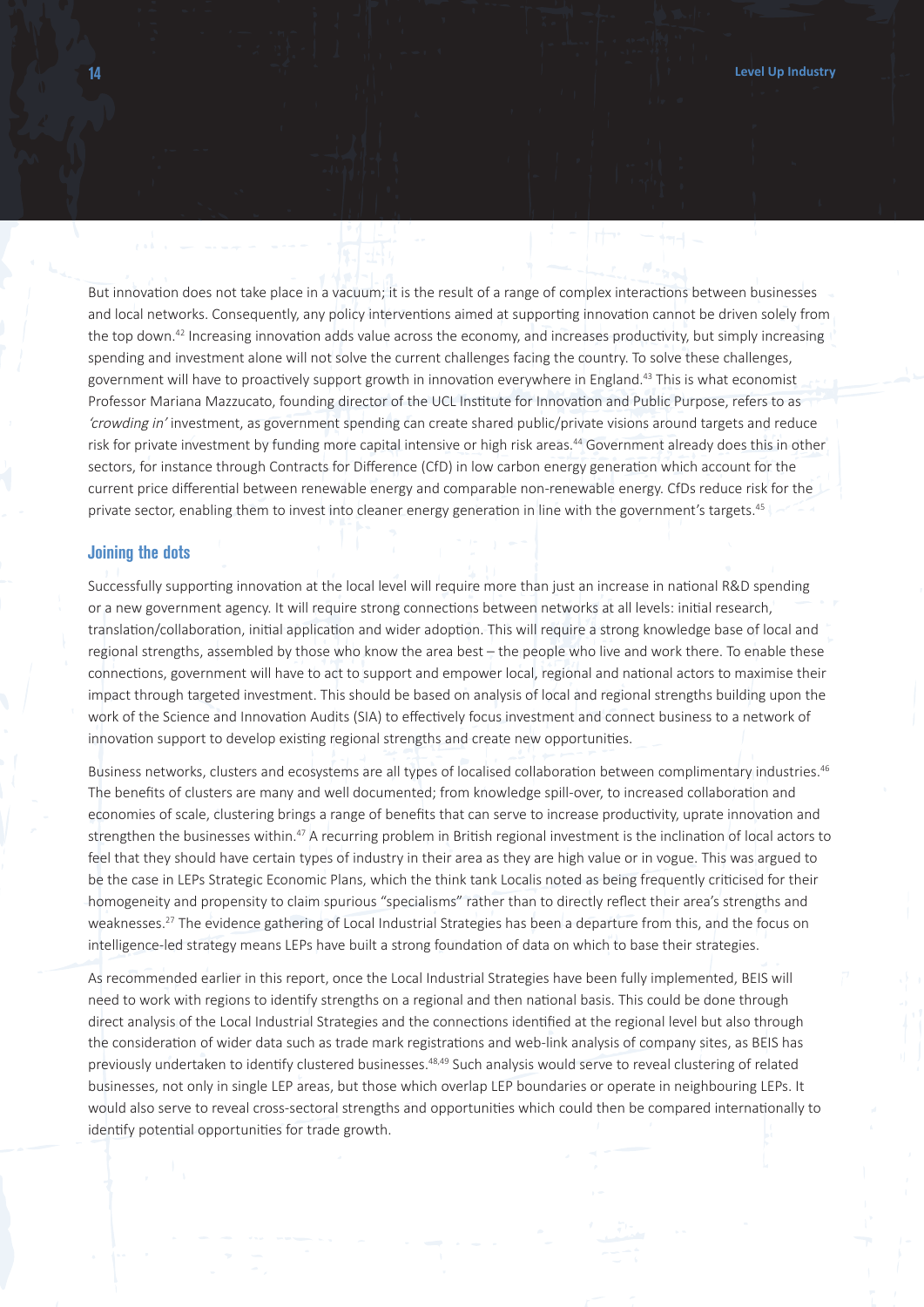It is also important that this data is further analysed to identify the presence of industries that are likely to locate near to those which have been highlighted by the Local Industrial Strategies and the additional data analysis. If related businesses are present, it may be that there is a cluster that has not been identified. If related businesses are not present, the analysis can be used as a base from which to consider what could be done to help them to locate in the area, driving additional inward investment and strengthening local supply chains.

Strong data and analysis would also allow regions and LEPs to ensure they focus investment on potential strength by identifying missing links and unblocking bottlenecks whilst also building upon and diversifying their pre-existing assets and strengths. However, investment should not solely be focussed on rewarding strength, as such a strategy could serve to entrench existing monopoly positions. Such an approach also avoids "build it and they will come" supply side strategies of investment which have rarely have a positive effect on the market and can serve to distort competition and stifle local growth.<sup>50</sup> It also avoids spurious claims of specialisation, as the strategies will accurately reflect the true strengths of their localities. This will allow central government to ensure that investment into the regions supports the growth of existing or related businesses and specialisations.

#### **The university challenge**

Universities play a major role in supporting innovation and driving productivity growth. The so called "golden triangle" between London, Oxford and Cambridge is an excellent example of this, as is the ecosystem which exists around the Massachusetts Institute of Technology (MIT) in the US. MIT has been so successful in building Innovation Driven Entrepreneurial (ISE) ecosystems that it now exports its work to regions around the world to grow similar systems through its Regional Entrepreneurship Acceleration Program.51 Despite having 11 of the world's top 100 universities, away from the "golden triangle", the UK has little by way of well-developed, long-standing university-business innovation networks.

Universities are integral to many initial stages of innovation, creating many of the ideas which then go on to be developed, honed and adopted.52 Current Research Excellence Framework incentives do not explicitly factor in local impact and, as a result university knowledge bases and areas of focus often differ from local industrial networks.

While there has been some discussion around creating a "MIT for the North", with suggestions that this institution could be built in Manchester, such a move is likely only to stimulate the immediate environment and could also risk creating additional competition in an already crowded space. A better strategy would be to ensure funding is increased for existing northern universities to build and improve their innovation networks.

In the roundtable discussions, several manufacturers stressed how difficult they find it when universities compete to specialise in the same fields, making it hard to know who is best to speak to when looking for academic support or knowledge transfer partnerships. The mapping of regional strengths discussed above would allow universities to tailor their offering to best suit their local ecosystems and clusters, adding value both for themselves, and for the businesses in their locality.



**…the universities, they almost seem to compete against each other and they're also duplicating the similar sorts of activities and research.**



Manufacturer, East Midlands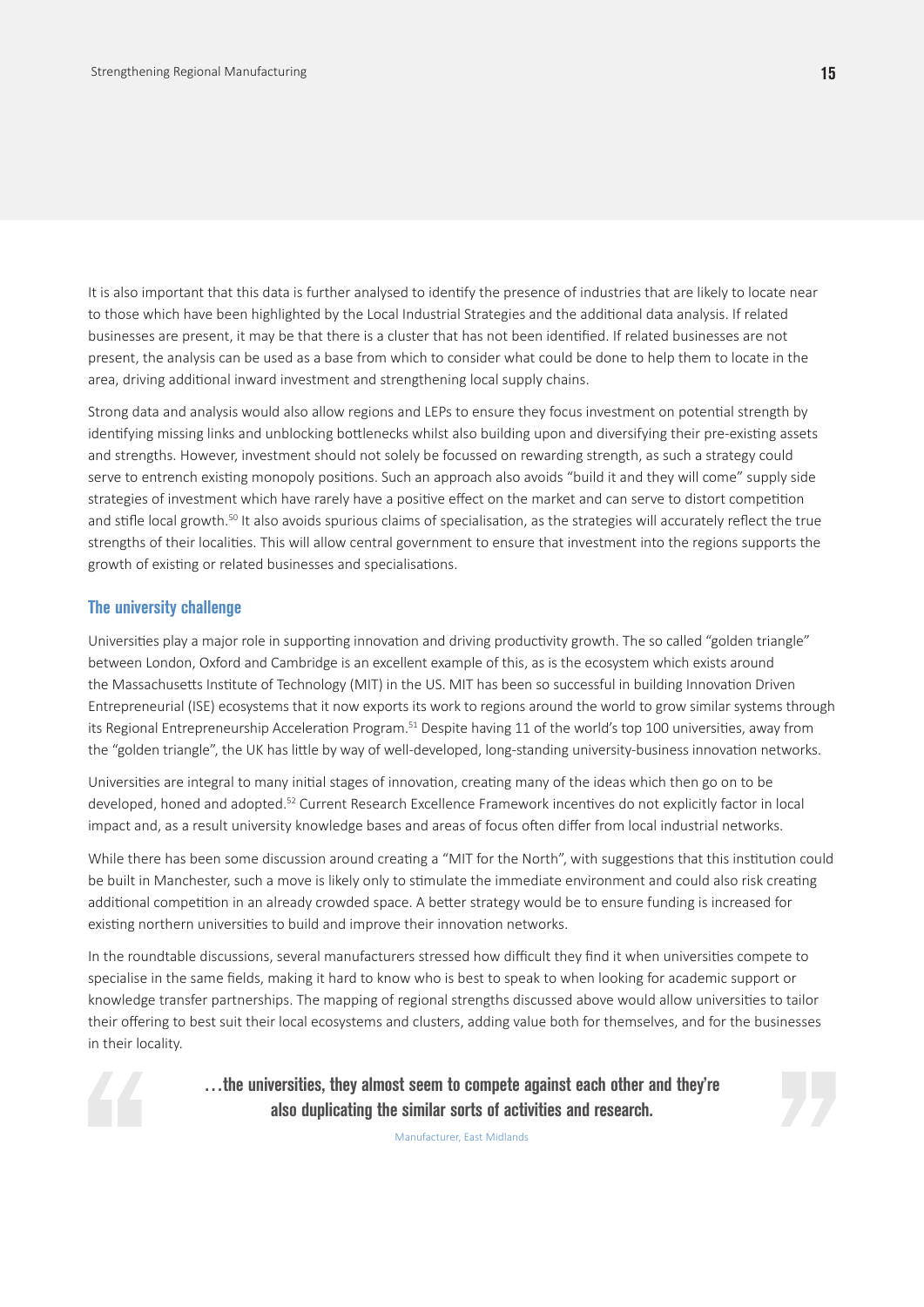It is imperative that these offerings are not only complimentary to local businesses and other universities' offers, but that they focus on challenges facing industry today, by connecting skills for the future (e.g. in Artificial Intelligence (AI)/Data) to local opportunities in industry. This could also serve to stem the regional "brain drain" of skills by providing high value opportunities in regional industry. Research by the Edge Foundation found that the UK has one of the highest rates of graduate underemployment in the world with two out of every five graduates employed in a job below their skill level, which suggests that there is an opportunity to connect highly skilled graduates with higher value job opportunities.<sup>53</sup>

#### **Develop and diffuse**

The UK reaps great rewards from investment into pure research, however is weaker in commercialising and applying research.54 The High Value Manufacturing Catapult provides a space in the regions in which industry and researchers can collaborate to develop new products and has been successful in driving investment having already reached the target model of 33% core funding, 33% collaborative R&D and 33% direct industrial contracts. Despite not having comparable levels of funding to its international competitors, it is yielding almost five-fold return on investment from central government funding. This shows that if accurately targeted, the increase in value from increased R&D funding can be considerable.

Whilst it would be positive to see the High Value Manufacturing Catapult network grow, and further investment is welcome, it is important that government does not simply seek to spend increased R&D funding by replicating centres across the country. One of the benefits of the network is that each centre focuses on specific areas and houses associated experts in the field. These focussed specialisms ensure that the centres are able to best support and incubate innovation, which in turn draws inward investment. The Advanced Manufacturing Research Centre (AMRC) has, to date, attracted over £218m of inward investment from global companies including Boeing and McLaren, which has spurred regeneration of the area and created up to 3,500 new jobs. While these examples show that increased investment is valuable, such investment needs to be focussed and targeted to ensure that it creates the conditions which give businesses the confidence to invest.

The High Value Manufacturing Catapult alone cannot fulfil all the functions required to support industrial innovation among SMEs, focusing as it does primarily on technology scale-up rather than diffusion. To create a holistic innovation network, government should consider how existing regional capabilities – including Catapults – can be developed to build a long-term technology diffusion network to support regional firms in increasing their absorptive capacity, as described by the academics Cohen and Levinthal: "the ability to recognize the value of new information, assimilate it, and apply it to commercial ends."<sup>55</sup>

#### **4: Targeted R&D Investment**

**Recommendation 4:** To maximise the output of the increasing Research & Development (R&D) spend, government should map existing regional capabilities and seek to create a long-term innovation network bringing together government agencies, catapults, universities and businesses.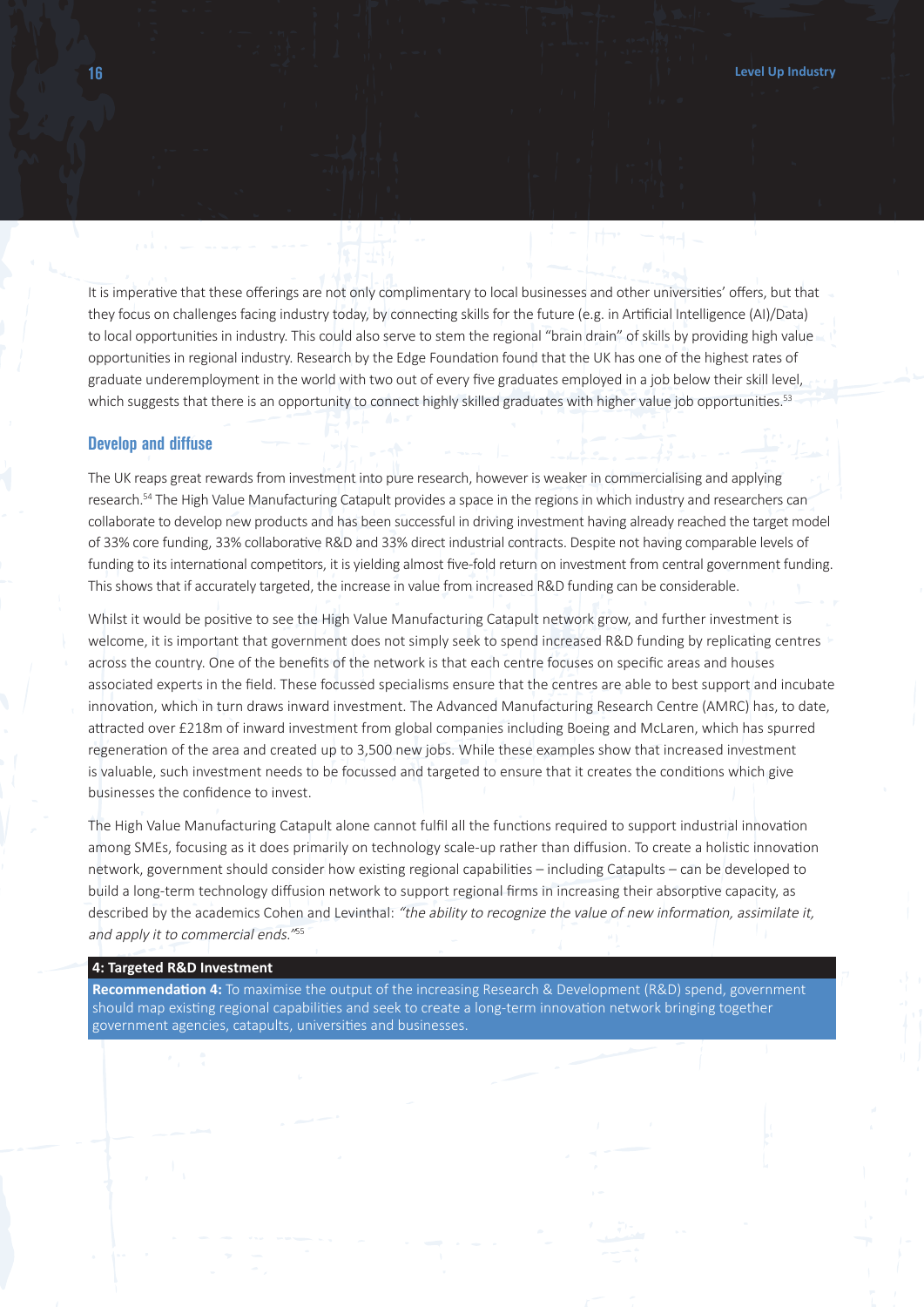# **Technology & Skills**

Manufacturing is facing a period of profound change, with technological advances fundamentally altering the way things are made.<sup>56</sup> Manufacturers also face a range of challenges in getting the right skills, with poor levels of provision, unclear pathways and a lack of management skills adding pressure to industry across the country.

#### **Digital industry**

The coming decades will see profound changes to the way industry operates.<sup>57</sup> While much progress has already been made in technological adoption among large businesses, the uptake of Industrial Digital Technologies (IDTs) is still low among SMEs. As highlighted earlier in this report, a huge majority of UK businesses are SMEs, and it is in this group that the so called "long tail" of unproductive companies predominantly lie. Therefore, addressing the productivity challenge through the uptake of IDTs will require greater cut through to small businesses.

During the roundtables, manufacturers explained that whilst new technology could add great value to their businesses, currently, prohibitive costs were slowing uptake. Several also noted that many businesses they knew and were familiar with were also not investing in the new technology required to meet the higher production volumes which would be necessary to grow their business. This was predominantly as a result of low levels of understanding of the opportunities of IDTs among SMEs, with most also having limited knowledge of who could support them in increasing their use of technology and little or no capacity to carry it through.

**… I can estimate what £20,000 worth of kit looks like when it's machined. But from a software perspective, it just seems colossal and it's on a memory stick… until we can make that connection and bridge that gap, we are never going to be able to embrace this technology and yet, in-house we know what we need to do. It's just, you know, we can't get that resource or skill to make it happen.**

#### SME Manufacturer, West Yorkshire

To support engagement with business of all sizes, regions should share data to support LEPs in this task. In addition to this, LEPs should draw on their own business connections to ensure local manufacturers are made aware of the opportunities of the Fourth Industrial Revolution. Any programmes of awareness-raising should support SMEs in understanding the potential value added by technology through case studies showing clear return on investment.

Whilst participants were broadly positive about the benefits of technological change, several noted that many manufacturing businesses are still not operating lean processes, despite this being a required starting point for any programme of digitalisation or technology adoption. Any programme focussed around raising awareness should also be coupled with support in process improvement and lean manufacturing techniques to start industry on their digitisation journey. This could be supported by business organisations taking action to encourage their SME members to improve their management capabilities and processes, which would then enable them to benefit fully from the adoption of digital technologies.



**I spend my life in other peoples' factories, and the vast majority of factories I go into are fairly poorly managed on the shop floor. The processes aren't lean, because there is no resource coming through to do it.**

Industry Expert, East Midlands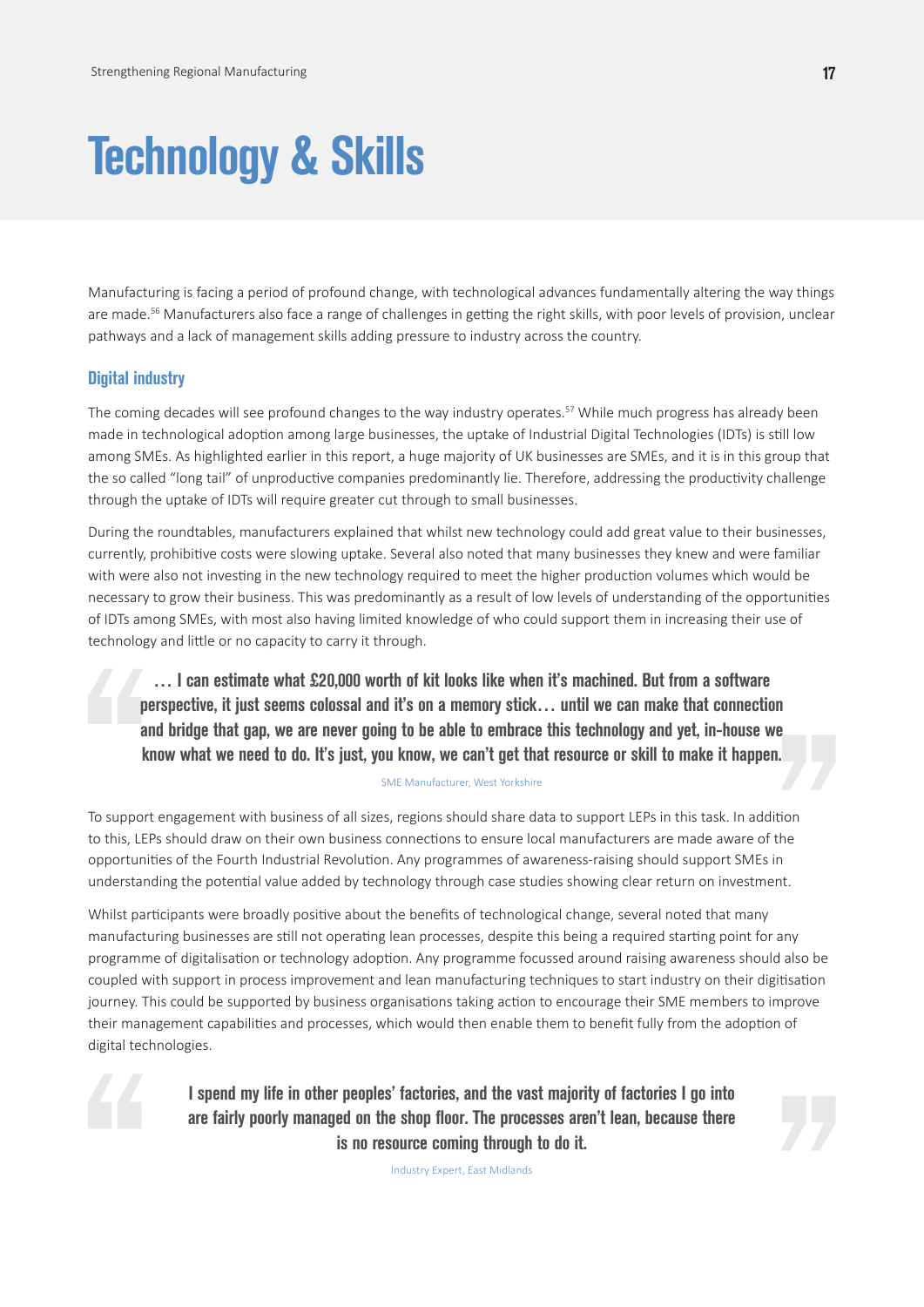Made Smarter is a national programme designed to help manufacturing businesses capitalise on new digital technologies and is currently being trialled in the North West. The £20 million partnership between government and industry provides match-funding, specialist advice, student placements and leadership training and has distributed £1.6m to 300 manufacturers in its first year. Of those businesses it has supported, 62 have also secured matched funding and are forecasting an additional £52m of gross value added over the next three years. The analysis of the original Made Smarter review found that if the recommendations of that review were actioned, industrial productivity could increase by at least 25% with a value of £455 billion and 175,000 net jobs by 2025.<sup>58</sup>

In considering national implementation, government will have to be cognisant of current capacity issues in the regions. As Policy Links at the University of Cambridge Institute for Manufacturing highlighted in their report to BEIS on Strengthening Value Chain Capabilities: "… effective strategies require a long-term approach to build the institutions that are needed, with the size, coverage and financial flexibility required, in order to deliver the intended support."<sup>59</sup> Since the dismantlement of the Manufacturing Advisory Service there is no single national programme or institution present in all regions, and no long-term strategy which is likely to hinder implementation.

The uptake of Industrial Digital Technologies will also require considerable increases in current levels of connectivity. Digital infrastructure has become a major topic in UK political discourse with broadband provision a key focus in the 2019 election. While commitments to improved digital infrastructure are welcome, and will help industry in the adoption of digital technologies, government must also drive forward adoption of technologies such as 5G to ensure the nation's digital infrastructure is fit for the future.

#### **5: Make it Smarter**

**Recommendation 5:** To support the 2050 industrial target, manufacturing will need all the enablers of increased productivity. This will mean a nationally available Made Smarter-type business support programme to encourage the uptake of Industrial Digital Technologies (IDTs) supported by high speed broadband and 5G infrastructure.

#### **Demand-led skills provision**

Analysis by the Industrial Strategy Council shows that the UK's skills supply will struggle to match demand over the next decade.<sup>60</sup> Truly maximising the benefit of the Fourth Industrial Revolution will require not just uprated infrastructure and access to technology, but also uprated skills provision and an invigorated talent pipeline. Skills was raised as an important point in all of the roundtables, with manufacturers stressing their inability to access both the quantity and quality needed as local providers were unable to keep up with their demand.

#### **We don't look at where the economy's going, where the jobs of the future are, and make sure education is then teaching for those jobs.**

#### Manufacturer, East Midlands

Recent research by the Skills Commission found this gap between provision and industry demand to be the result of a three-way tension between what employers want, what learners choose and government's national priorities, all of which can operate in opposition.<sup>61</sup> Skills provision cannot be done from the top down as different areas have different needs in terms of provision to meet the demand of local industries.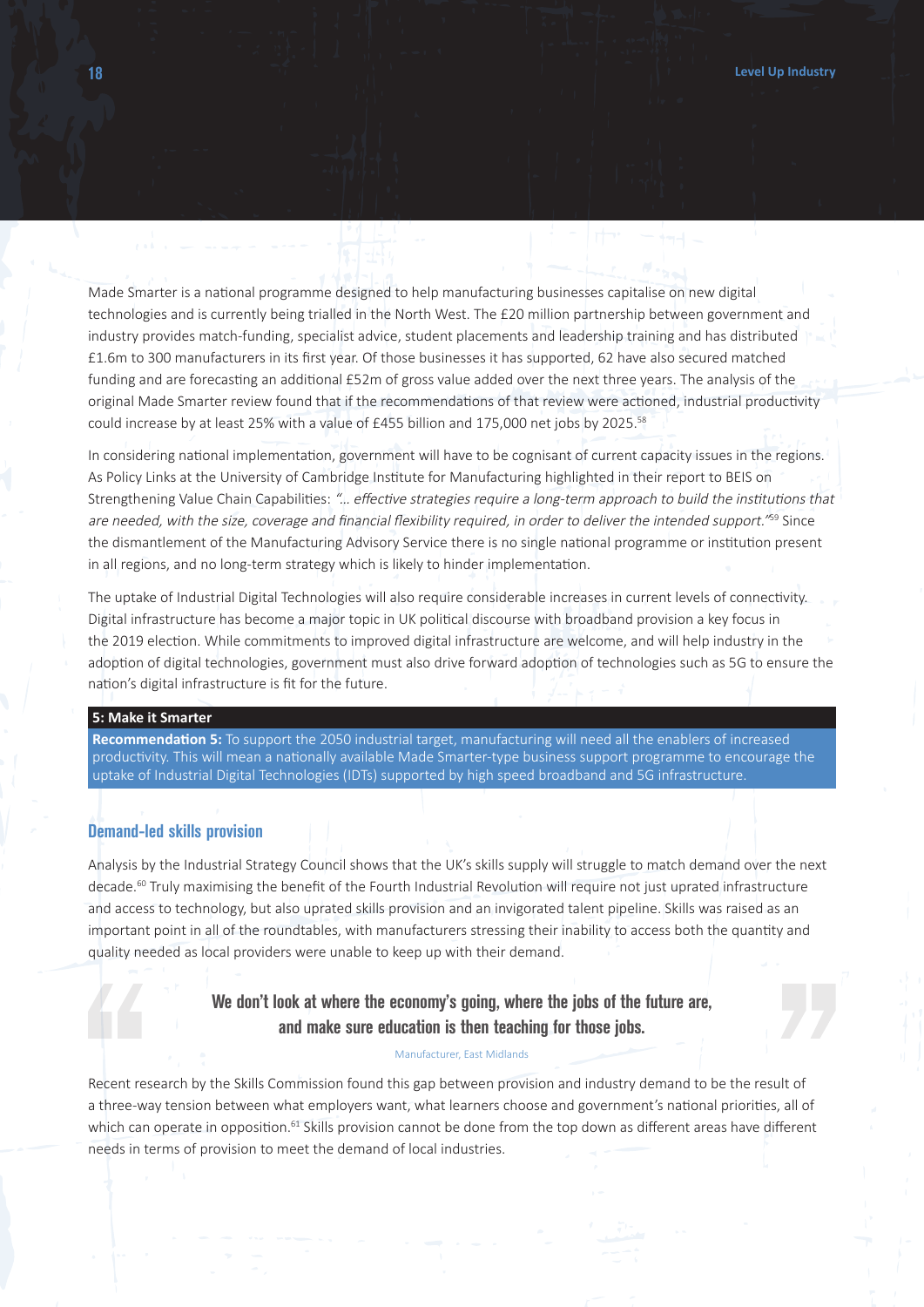Skills policy is highly centralised, with little to no connection to local demand or business need. Unlike other localspecific policies – e.g. planning or economic development – which are set and driven locally, skills policy lacks local levers to change provision. This is particularly problematic for SMEs who do not have the capacity to influence government or the purchasing power to shape provision across a fragmented network of local providers. The LEP system, with its business focus, was designed to address these shortfalls between central government, local demand and local provision. While LEPs are gathering skills market data to influence their decision making, their ability to directly influence local provision is limited.

The highly centralised nature of skills funding means that funding follows learners, rather than demand. Local providers are therefore incentivised to compete for learners rather than aiming to meet the needs of businesses in their area. While allowing flexibility and access to a range of learning opportunities, this can be entirely disconnected from the reality of opportunity in local employment. As the Skills Commission's recent report argued, incentives need to be put in place to better link provision with local labour market need. Currently, provision is based on what providers think they can sell or what students think they want despite a lack of knowledge relating to relevant opportunities in the local area. In the absence of systematic or funding reforms in further education, LEPs Skills Advisory Panels can play an important role in improving careers information advice and guidance for students, aggregating employer demand and working with local providers to help reconnect supply and demand.

#### **Creating routes into industry**

If the UK is to raise the amount of home-grown skills in the sector post-Brexit, increasing diversity within industry will be crucial. However, manufacturing is beset by problematic misconceptions. Participants in the roundtables spoke of parents having engrained stereotypes of industry and apprenticeships, and as a result many would not encourage their children to consider a career in manufacturing, despite salaries in the sector being more than 10% above the national average.<sup>62</sup>

Ultimately, without a strong pipeline, even if skills provision can be designed to meet demand, there will not be enough students to do so. School engagement was seen as a key route to better provision of the required skills at all levels. But the current lack of clear pathways into industry alongside outdated perceptions of the sector were seen as deterring young people from starting a career in manufacturing.

> **… the government's got to say to schools: Go and make partnerships with local industry, go and make partnerships with local businesses.' It doesn't matter if it's a one man band and it's a sub-contract machine shop, but just to give people an insight into what's out there and what environments you can go and work in.**

#### SME Manufacturer, East Midlands

Some manufacturers explained that due to the lack of available skills in the pipeline, they have had to resort to setting up their own programmes of school engagement. Several spoke of their impact and found that they had already helped them to access more of the skills they need through raised awareness among parents and students. But not all have the inclination to put scarce resource into outreach, unless they can be confident skills providers will be responsive.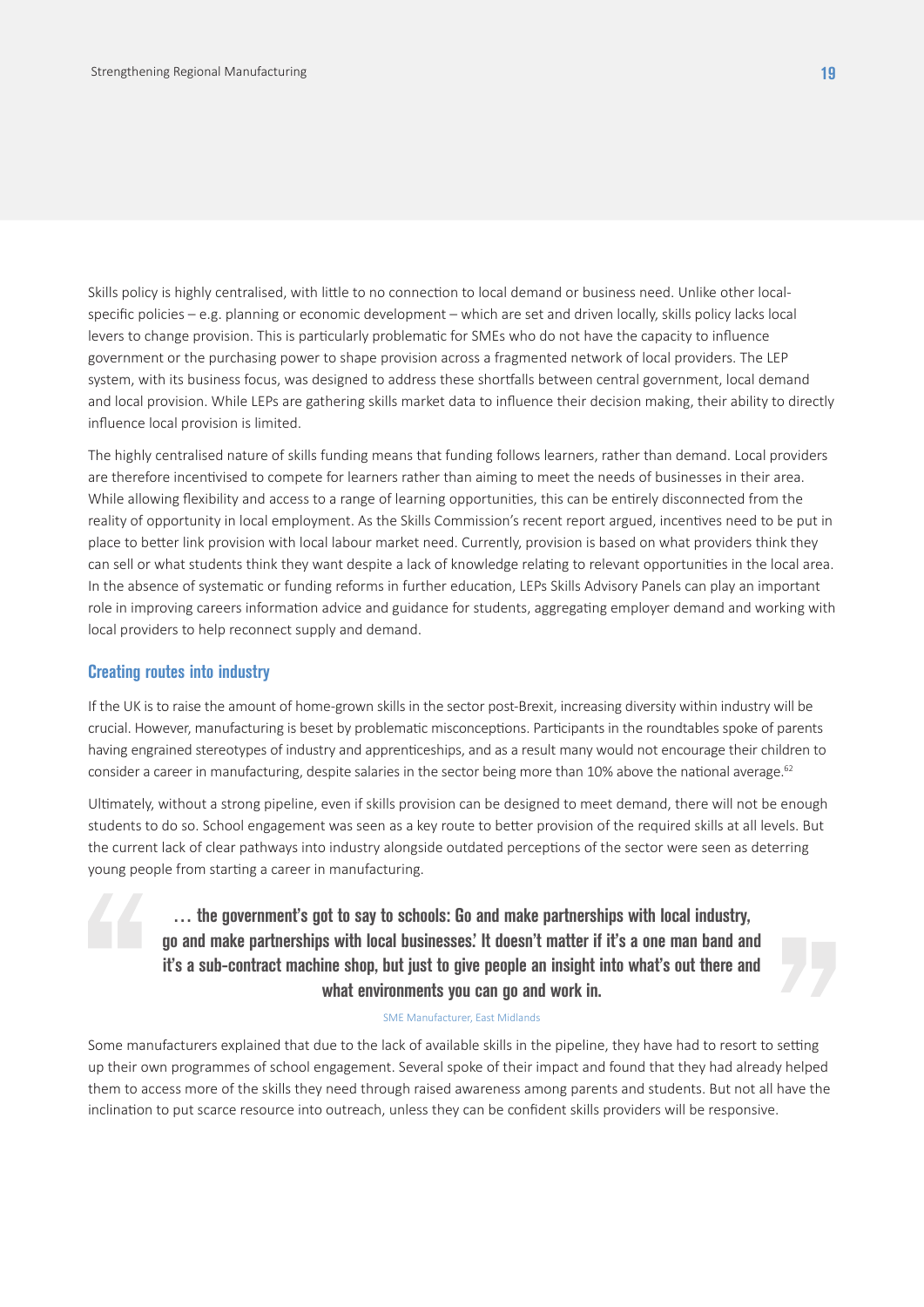**We use two schools, locally, as our feeder schools and over the last, probably, last eight years, we've had over twenty students from them, but we open our doors to them. They come in and we show them the facilities, [and] we've invested in our own training academy...**

#### SME Manufacturer, East Midlands

Across England and Wales there are examples of LEPs, Mayoral Combined Authorities and other partnerships working to address the skills gap through raised awareness of opportunities. In the Cheshire and Warrington LEP area, 30-40% of the local economy is dependent upon Science, Technology, Engineering and Maths (STEM) related industries, yet like much of the rest of the country the region struggles with producing enough skilled technicians and professionals. To try and understand the scale of the challenge, the LEP undertook research that found that 80% of young people in the area were not aware of local opportunities, which was damaging provision, as learners were not aware of the opportunities in their local area.

While direct interaction with schools can serve to create a pipeline between education and business, this is not possible for all manufacturers and is reliant on individual networks. It is therefore important that careers and guidance in schools is driven in a way that is more systematic and inclusive of different careers and opportunities. This will require greater coordination at a local level as well as sharing of information between LEPs and schools to ensure educators and careers advisors are aware of opportunities in local business.

This lack of the right skills is acute even at higher levels. Recent analysis by the Industrial Strategy Council found that by 2030, 2.1 million workers are likely to be acutely under skilled in at least one core management skill - leadership, decision-making and advanced communication.63 This was borne out in the fieldwork as businesses stressed that the dearth of leadership skills – particularly in SMEs – is stifling the ability of businesses to grow beyond a certain point. There is increasing empirical evidence that leadership skills – especially in HR practices and raising employee motivation to engage in innovative activities – are critical to productivity growth.

**A lot of these businesses just continue to tick over and are not driving growth because the ability of the senior management is not capable of putting that growth strategy into place and there's a lack of understanding of how to grow a business.**

Manufacturing Recruitment Company, East Midlands

Participants highlighted that – particularly in owner-run SMEs – time pressures combined with relatively low turnover means that there is little opportunity to develop these skills and push businesses to the next level. To address this, regional business schools should work to better support the full breadth of the employer base in their area. This can be done by providing executive courses tailored to local SMEs (especially focussing on the 'long tail' of low productive SMEs).

#### **6: Matching Skills to Industry**

**Recommendation 6:** Supply and demand in job opportunities and skills provision is currently mismatched. In order for local job opportunities to be more available to local people, all regions should have a process to match learner aspiration to business need.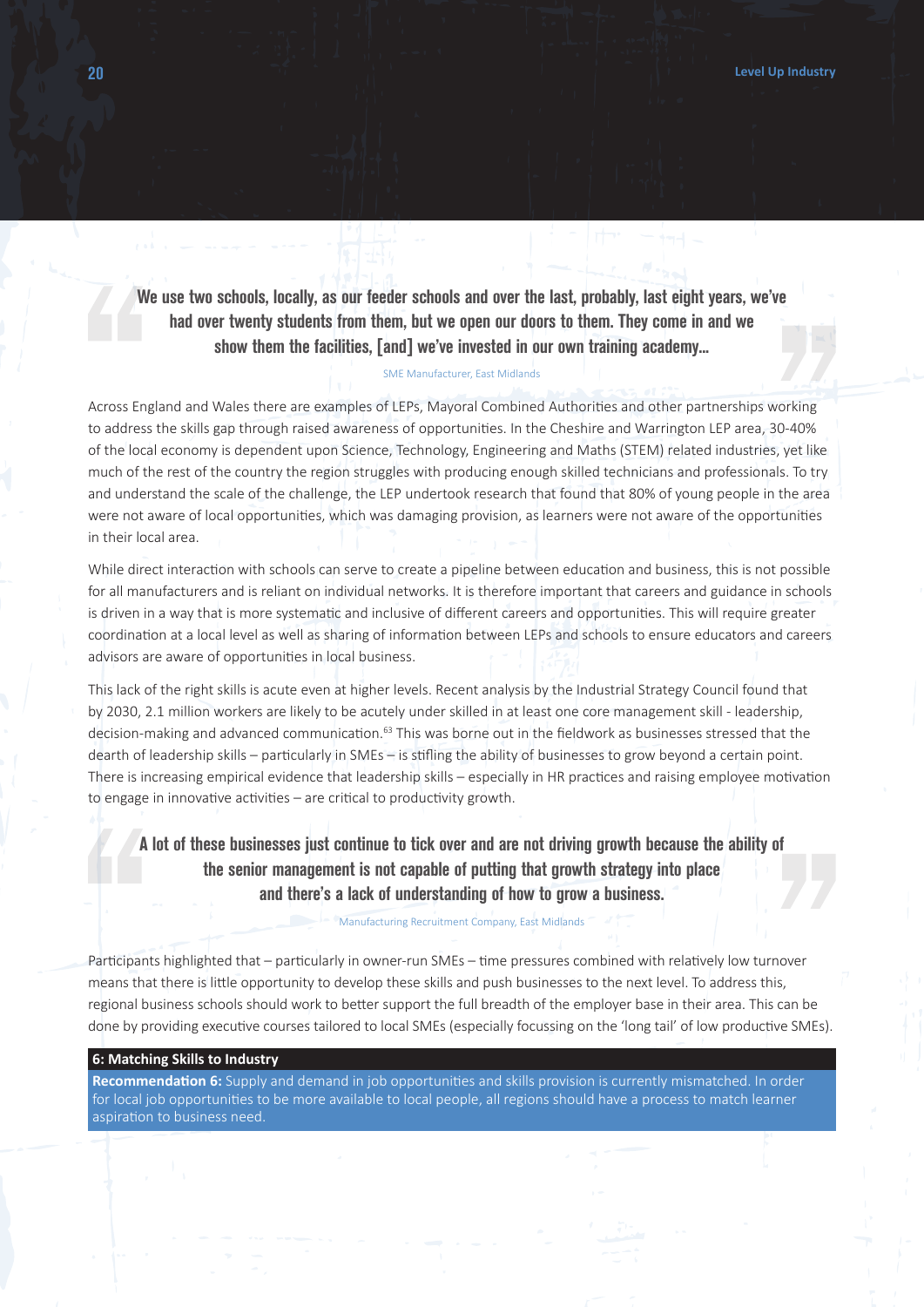# **Funding for the Future**

The key to making real change at the local level is to enable local leaders to apportion funding to deliver the priorities in their Local Industrial Strategies. This will allow for responsive business support and will empower to shape long-term visions for their locality. The UK's departure from the EU provides a unique opportunity to redesign funding streams to meet these needs.

#### **Funding**

The UK is one of the most fiscally centralised countries in the OECD with just 14% of local government spending raised locally, compared to a European average of 37%.<sup>64,65</sup> The local funding landscape is also inherently complex, with 343 councils in England, 38 LEPs, 10 Combined Authorities and eight elected mayors all interacting with more than 100 schemes designed to support business spread across eight government departments.<sup>66</sup> It was unsurprising then that in 2018, the BEIS Select Committee found that the complexity of funding and initiatives was difficult to navigate, particularly for those whom it is designed to support - SMEs.<sup>67</sup>

**I think that's one of the main problems, knowing what is out there and there's no central source to find out what is out there... And the initiatives change, the government changes the initiatives too many times so nobody's up to date, certainly as a small SME you haven't got a clue.**

SME Manufacturer, West Yorkshire

As the UK leaves the European Union, the funding landscape will change considerably.<sup>68</sup> In the course of the 2014-20 EU financial framework period, EU funding amounted to approximately £15 billion. The majority of this amount is made up of European Regional Development Funding (ERDF) and European Social Funding (ESF), both of which are highly relevant to industry and particularly SMEs. Once the UK leaves the EU, both of these streams of funding will stop. They will, however, be replaced by UKSPF which will aim to "reduce inequalities between communities across our four nations".<sup>69,70</sup> ERDF and ESF funding streams cover important areas such as enhancing SME competitiveness, research and innovation and skills for growth. In exiting the EU and changing the way a large segment of funding is managed, government should look to how this opportunity can be utilised to further reduce the complexity of business funding.

Local Industrial Strategies are intended to help areas in England decide how they will maximise the impact of UKSPF, though details of its operation and priorities have not been released (as part of the spending review as originally planned) due to Brexit contingency planning. This means that the Local Industrial Strategies have been designed and agreed without absolute certainty of the shape of the funding for which they will set the context.<sup>71,72</sup> The inception of UKSPF provides policy makers with an opportunity to start afresh and ensure that future funding is fit for purpose and designed with UK businesses in mind.<sup>73</sup>

Currently, the centralised nature of funding means there is little autonomy for local areas to establish long-term plans for future investment. This is because the focus of funding is set centrally, in Whitehall, despite the needs of one place differing considerably from those of another. Areas are also unable to choose how they apportion the money they receive, so may find that while they spend all of one allotted fund and do not spend all of another, they cannot repurpose the remainder of the latter to support further growth in the former. All streams of local funding should be reviewed to ensure that local leaders are able to apportion funds as they see fit for their area.<sup>74</sup>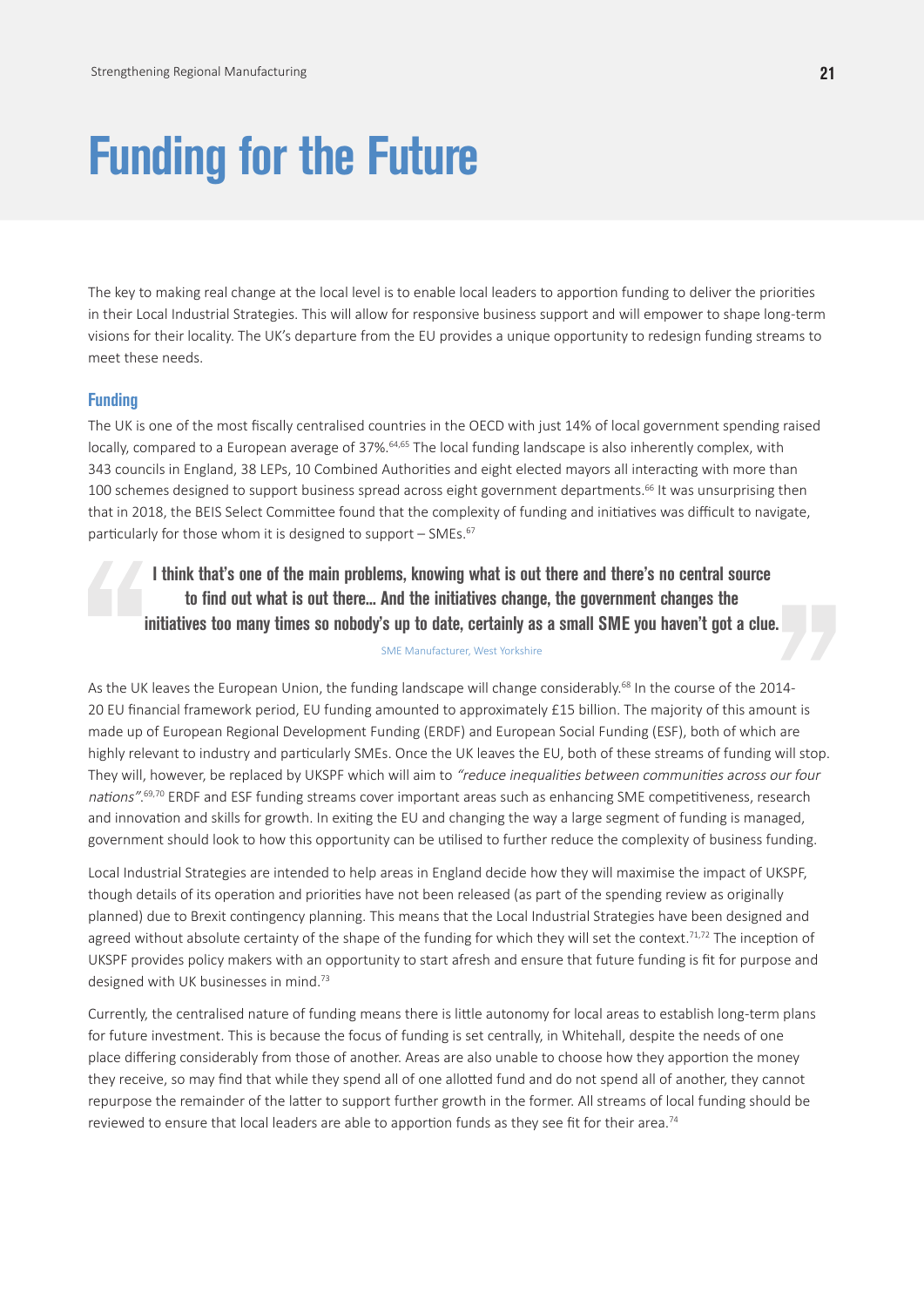While there was positivity about funding received directly from the local LEPs during the roundtables, participants also highlighted the confusing and often complex nature of accessing support. This was an issue highlighted by businesses of all sizes, with even large manufacturers stressing the considerable time commitment required by some bid funding. In addition to this, much funding is competitive or bid-based. Competitive funding can serve to impede collaboration, with individual businesses and other stakeholders vying for money which could have been spent on collaborative projects if the relevant parties were identified and encouraged to work together. Stronger LEPs and combined authorities also often have more expertise in writing successful bids, which can also coincide with investment opportunities in these areas being more attractive to funders, resulting in bid funding reinforcing existing strengths.<sup>75</sup> All of these factors mean that smaller businesses risk missing out, not only due to their lack of time to spend on bid writing, but also as they are unlikely to have time to identify suitable collaboration opportunities with other businesses.

#### **7: Funding Local Growth**

**Recommendation 7:** The UK Shared Prosperity Fund (UKSPF) should provide a single, flexible resource to allow places to direct the funding in line with their Local Industrial Strategies.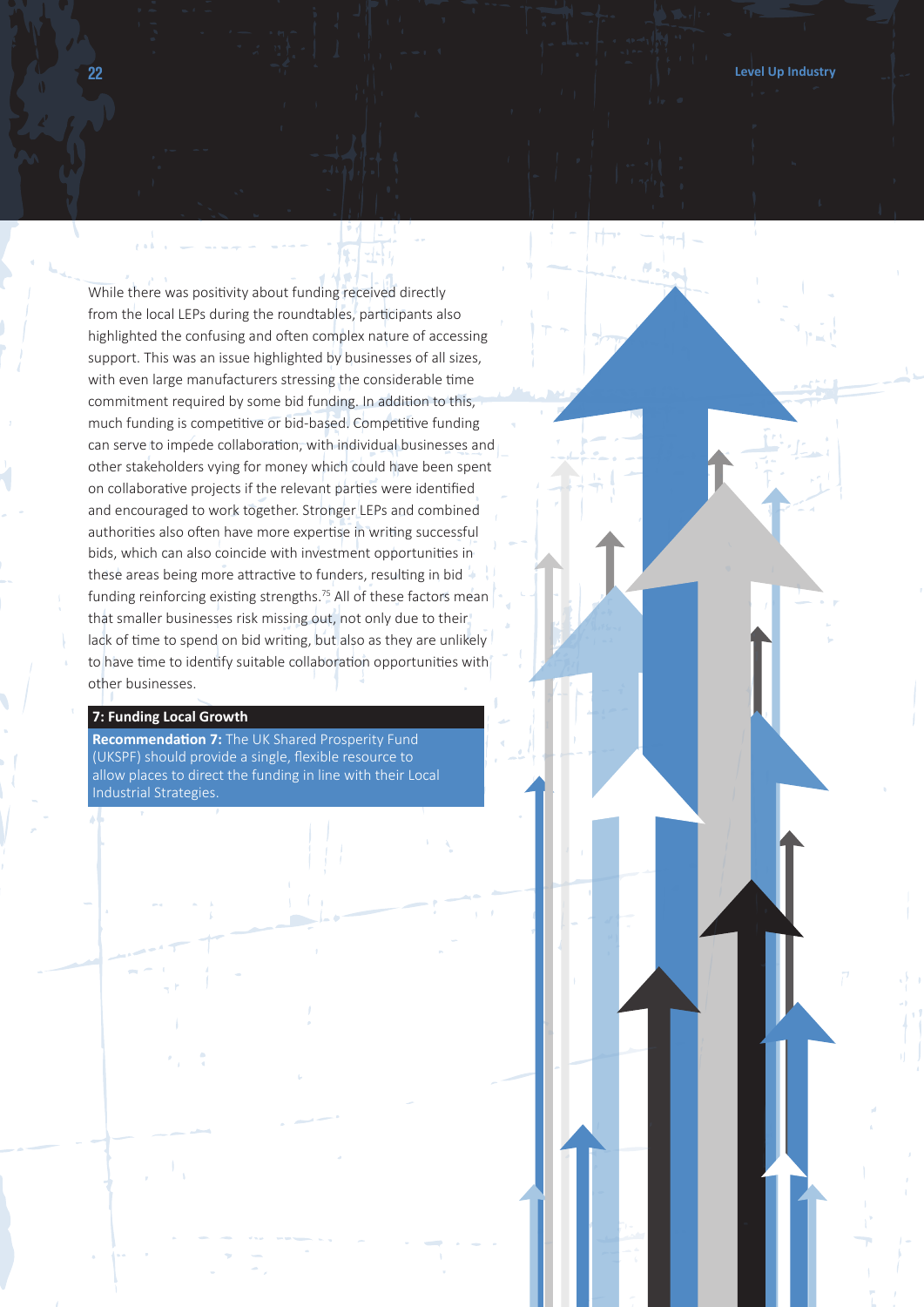### **Other Themes Raised in the Fieldwork**

During this course of this inquiry two other major challenges were raised that will need to be addressed if industry and manufacturing is to leap forward. However, both are highly complex issues which require further discussion and investigation.

#### **Connected places**

During the roundtables, manufacturers in both the Midlands and Yorkshire stressed that low connectivity and poor public transport are additional strains on their businesses. Substandard connectivity and irregularity of services were identified as challenges to general travel – e.g. to suppliers and customers – but also in accessing the best training facilities, with apprentices expected to travel to remote sites not well served by public transport. It is therefore clear that more investment in infrastructure in the regions is required.

Becoming a world leader in shaping the future of mobility is identified as one of the Industrial Strategy Grand Challenges, it is therefore vital that improvements are made to transport connections at all levels. The Northern Powerhouse Strategy recognised that transport in the North required considerable improvement yet currently public spending per person on transport in the North is less than half that of the South East.<sup>76</sup> To become a world leader in the future of mobility will mean providing tangible, green choices for consumers which offer the potential to deliver national Net-Zero targets whilst improving outcomes and productivity at the local level.

As the country moves towards the 2050 Net-Zero target, action will have to be taken to increase the uptake of lower-emission transport options and reduce the number of journeys taken by car, van or taxi (currently accounting for 83% of all journeys).<sup>77</sup> This will require a strong understanding of existing connections, but also of possible future demand. Whilst seeking to decarbonise transport, government should also consider how improving transport can be linked to productivity increase, through localised manufacturing where possible, but also by improving links between places across the country.

#### **Growing pains**

During our fieldwork, several businesses explained that their growth plans had been curtailed by problems in trying to expand existing sites, or not being able to access suitable new sites to rent or on which to build larger facilities. While some manufacturers explained that they had successfully increased the scale of their facilities with support from the LEP, several participants raised this as a critical issue.

Operating in unsuitable sites can be a drag on productivity (e.g. through duplication, increased transport costs etc.), therefore it is important that manufacturers are able to access suitable sites when they need to upsize or relocate. While BEIS research suggests that the propensity of businesses to relocate is low, there are sometimes reasons why a business may wish to relocate.<sup>78</sup> It is important for local growth to retain employers in the local area, however, this should be possible whilst also providing industry with the means and the sites necessary to expand their businesses and add more value to the local economy.

There are many reasons why developers have traditionally chosen to keep places for work separate from places for living, from air quality concerns to dangers from chemicals and even heavier traffic. However, in much modern and future manufacturing, the direct environmental impact is and will be almost zero. With an increased demand for craft industries (e.g. ceramics and real ale) as well as new technological innovations such as 3D printing and other forms of small-scale or customer-of-one manufacturing, many makers now have little or no impact on their immediate environment. With space at a premium – particularly in cities – it is worth considering how future development could be designed to reconnect spaces for work and spaces for living.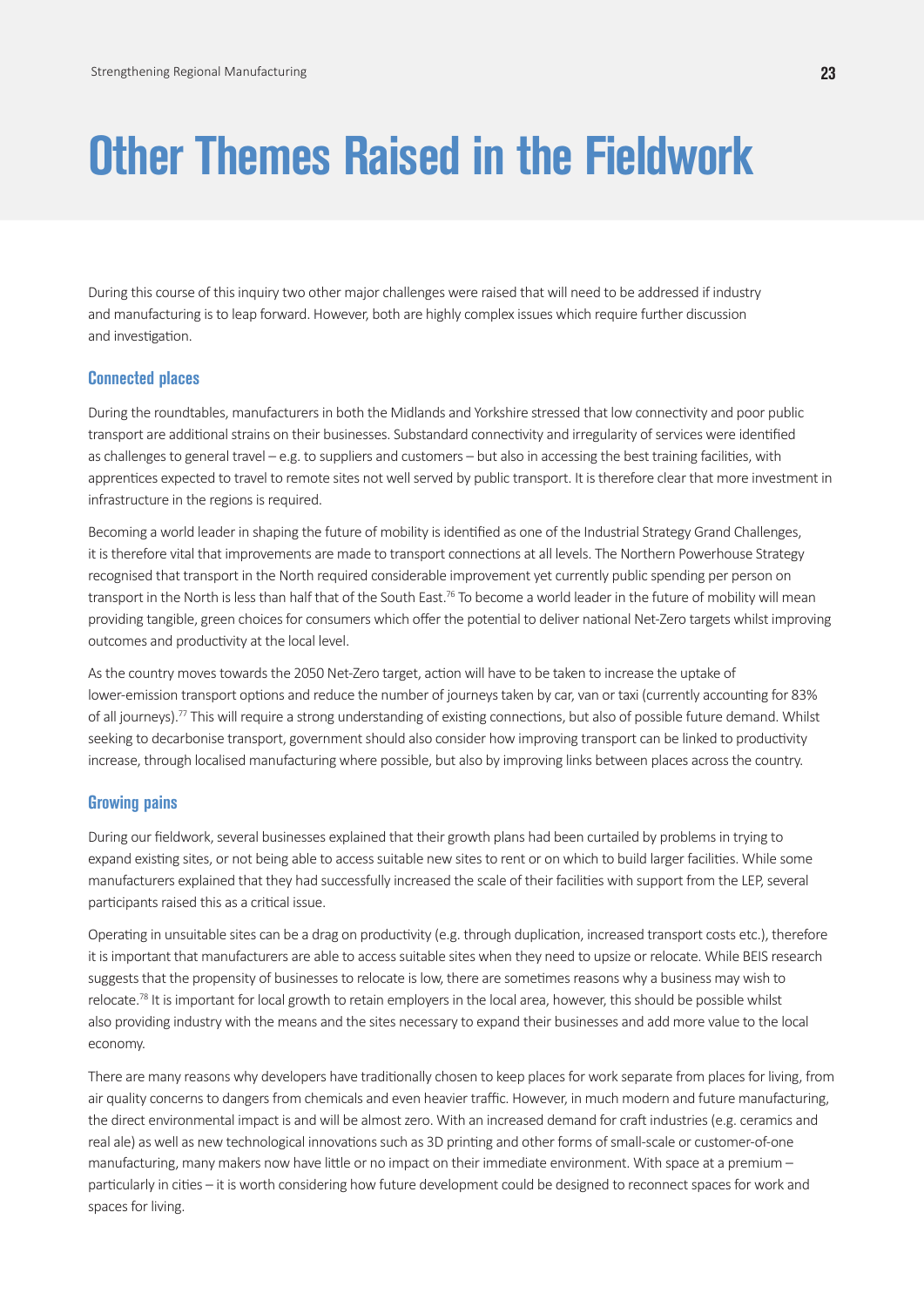### **Inquiry Commission**

#### **Lord Karan Bilimoria CBE DL**

Cross Bench Peer, Chair of the Manufacturing Commission, Founder and Chair of Cobra Beer and Vice President of the CBI

#### **Barry Sheerman MP**

Vice Chair of the Manufacturing Commission, Labour Co-operative Member of Parliament for Huddersfield

#### **The Right Honourable Baroness Lorely Burt**

Vice Chair of the Manufacturing Commission, Liberal Democrat Member of the House of Lords

#### **Dr Ann Limb CBE DL**

Chair, London Stansted Cambridge Consortium, LEP Network Ambassador and Former Chair of South East Midlands Local Enterprise Partnership (SEMLEP)

#### **Dr Carlos Lopez-Gomez**

Head, Policy Links, Institute for Manufacturing Education and Consultancy Services (IfM ECS), University of Cambridge

#### **David Godfrey**

Visiting Fellow, Localis

#### **Dr David Leal-Ayala**

Senior Policy Analyst, Policy Links, Institute for Manufacturing Education and Consultancy Services (IfM ECS), University of Cambridge

#### **Professor David Seall**

Visiting Professor and Deputy Chair of the Supervisory Board, Surrey Business School

#### **Josie Warden**

Senior Researcher – Economy, The Royal Society for the Encouragement of Arts, Manufactures and Commerce (RSA)

### **Keith Robson**

Executive Secretary, ERA Foundation

#### **Laura Gilmore**

Director of Government Relations, Cummins Europe

#### **Lee Hopley**

Deputy Director - Research Partnerships, Enterprise Research Centre

#### **Professor Palie Smart** University of Bristol

#### **Professor Phil Tomlinson**

Professor in Industrial Strategy, Deputy Director, Centre for Governance, Regulation & Industrial Strategy (CGR&IS), School of Management, University of Bath.

#### **Professor Phillip McCaan**

Professor of Urban and Regional Economics, Sheffield University Management School

#### **Paul O'Donnell**

Head of External Affairs, Manufacturing Technology Association (MTA)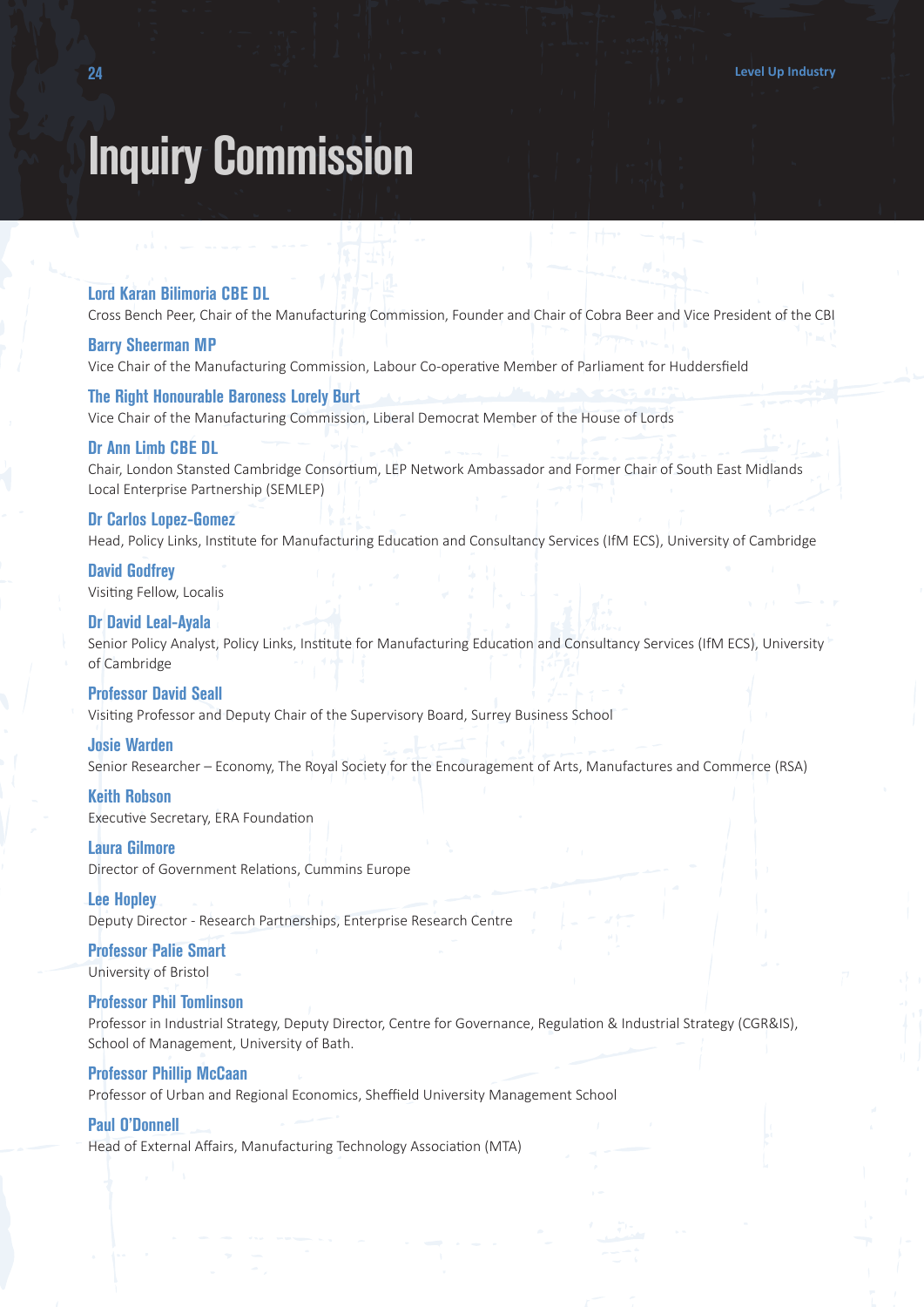# **Contributions**

### **Evidence sessions**

#### **Sessions 1 & 2: Tuesday 2nd July 2019**

East Midlands roundtables at Norton Motorcycles in Castle Donington

The discussions were contextualised by a presentation from the Leicester and Leicestershire Enterprise Partnership on their Local Industrial Strategy

#### **Sessions 3 & 4: Friday 13th September 2019**

West Yorkshire roundtables at Cummins Turbo Technologies in Huddersfield

The discussions were contextualised by a presentation from the Leeds City Region Enterprise Partnership on their Local Industrial Strategy

#### **Additional interviews**

Anthony Breach, Analyst, Centre for Cities Dr George Dibb, Head of Industrial Strategy, UCL IIPP John Holden, Assistant Director, Strategy/Research, Greater Manchester Combined Authority Jonathan Werran, CEO, Localis Lahari Ramuni, Researcher, Centre for Cities Mark Livesey, Chief Executive of the LEP Network Mike Durban, Former Head of Strategy, Leicester & Leicestershire Enterprise Partnership (LLEP) Pat Jackson, Head of Skills, Cheshire & Warrington LEP Paul Edwards, Head of Strategy, Greater Birmingham & Solihull Local Enterprise Partnership Rosa Wilkinson, Director of Communications, High Value Manufacturing Catapult Roz Bulleid, Head of Policy, Green Alliance Tim Figures, Director, Technology, Sustainability & Innovation, Make UK Warren Rails, former Chief Executive of the LEP Network

#### **Written submissions**

Cornwall Manufacturers Group Local Government Association Make UK Royal Society of the Arts (Fellows Submission)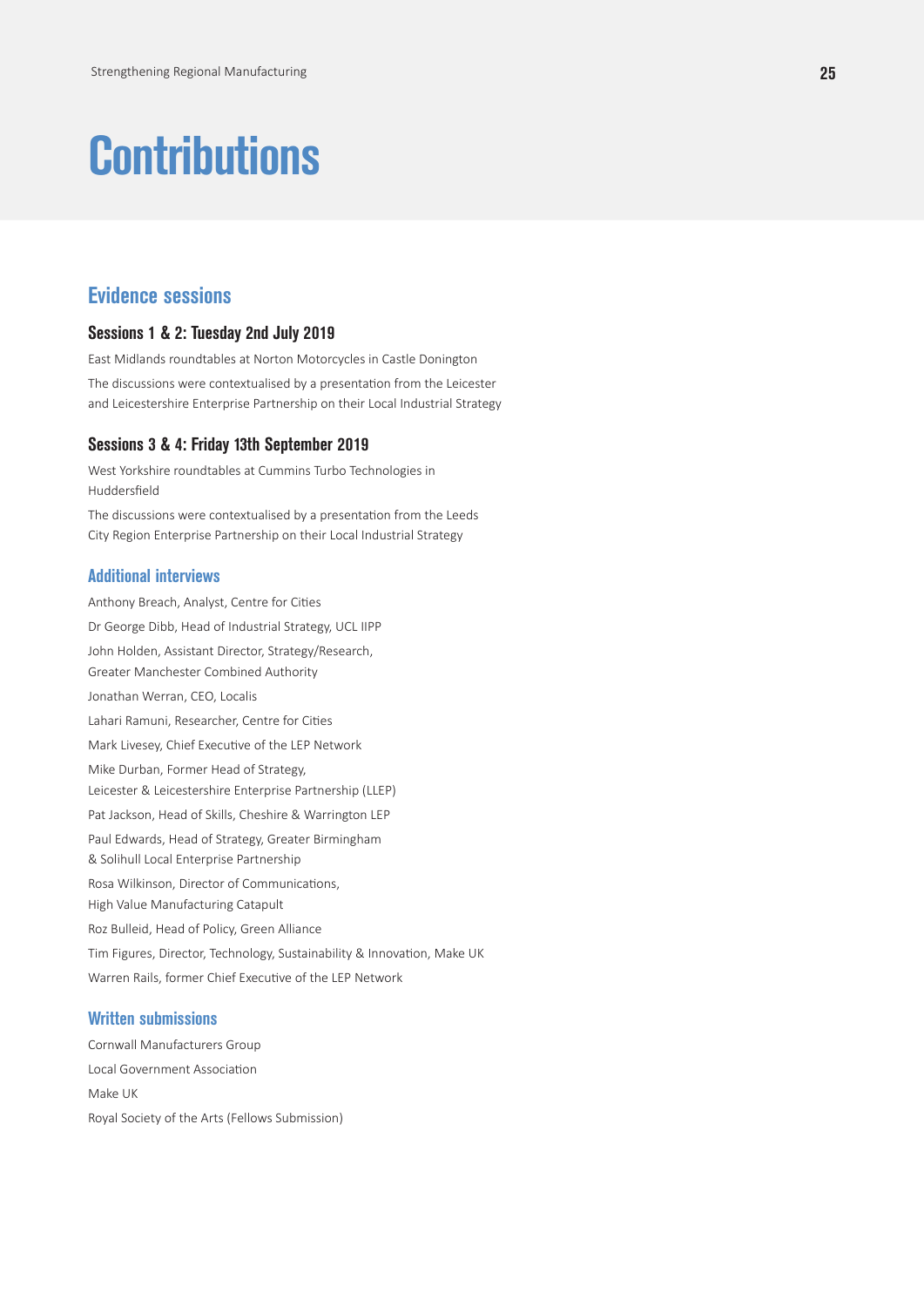### **Sponsors**

### **The ERA Foundation**

The ERA Foundation is a non-profit organisation which contributes to the economic vitality of the UK by supporting engineering skills development and by helping bridge the gap between engineering research and its commercialisation. Our history means we have a particular interest in electrotechnologies, but we maintain a broad interest in all of engineering especially in our work supporting young people. Much of our activity is in partnership with other organisations or individuals. All our partners have a significant stake in what we do and how we do it.

### **The Manufacturing Technologies Association**

The Manufacturing Technologies Association is the UK's trade association for companies in the manufacturing technology sector. MTA members design, manufacture and supply the advanced machinery, equipment and intellectual property that enable the creation of the products we rely on from day to day and that drive our economy. Key aspects of manufacturing technology include; machine tools, cutting tools, metrology (measuring) equipment, additive manufacturing (3D printing), surface finishing, robotics and computer aided design and manufacturing products (CAD/ CAM), as well as the technology which is enabling the digitalisation of manufacturing – the fourth industrial revolution. These combine to make up complete systems - increasingly automated and adaptive - that manufacturers deploy, making the sector fundamental to the prosperity, health and defence of the nation. Established in 1919 the MTA has been at the core of the UK's engineering based manufacturing economy for almost a century.

# The ERA Foundation



The Manufacturing Technologies **Association**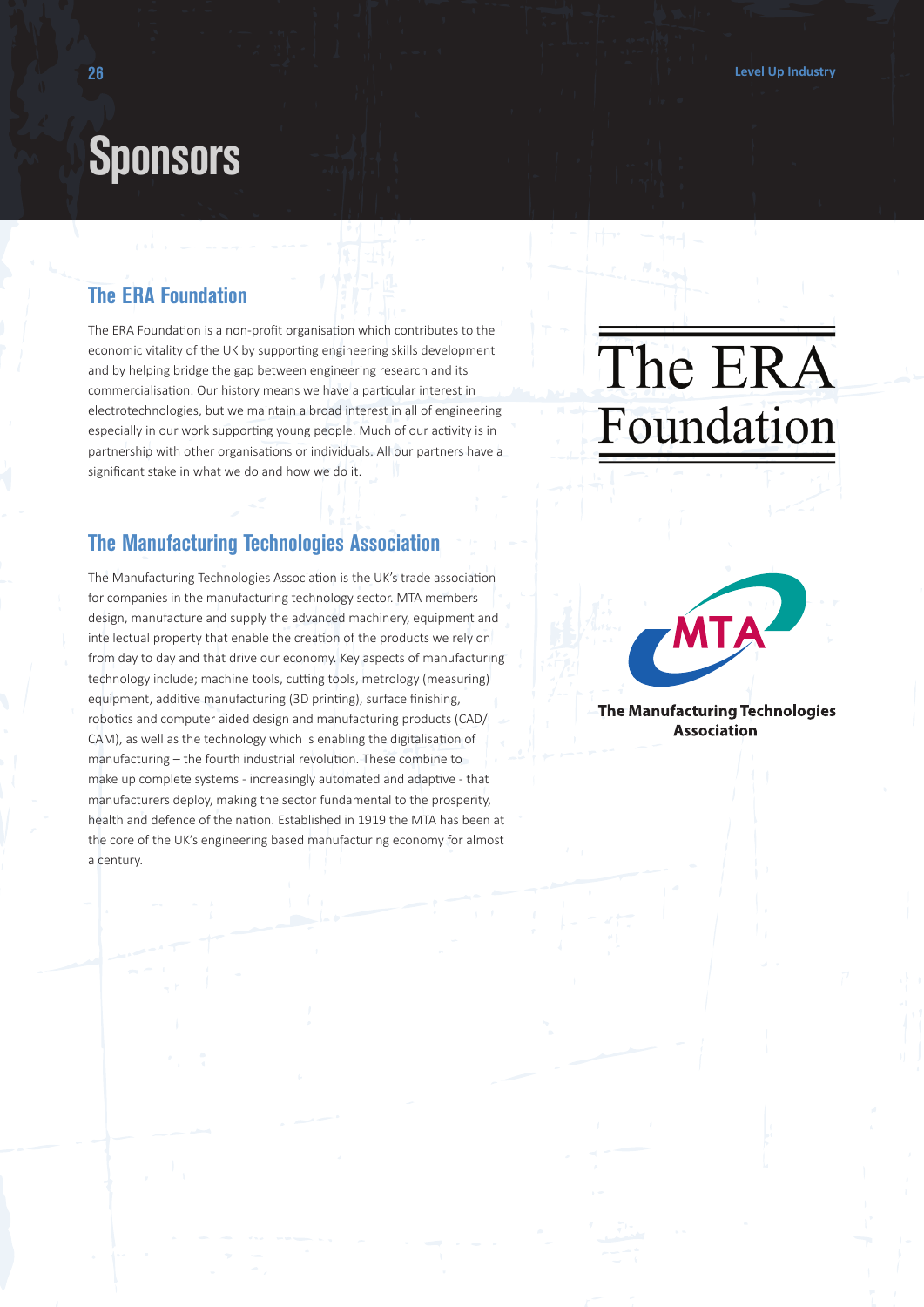# **About this Report**

This report is the culmination of a 12-month long inquiry into the Local Industrial Strategies and regional policy and how it can support manufacturing. The project was carried out by Policy Connect with sponsorship from the ERA Foundation and the Manufacturing Technologies Association. The data gathered was from four focus groups at two regional events, the transcripts were then analysed using thematic analysis to identify themes, which were then developed through desk research and interviews to form the report and its recommendations.

### **The Manufacturing Commission**

The Manufacturing Commission, The All-Party Parliamentary Manufacturing Group (APMG), All-Party Parliamentary Design Group and the All-Party Parliamentary Group on Data Analytics make up the Industry, Technology & Innovation team at Policy Connect.

### manufacturing **Commission**

### **Policy Connect**

Policy Connect is a membership-based, not-for-profit, cross-party think tank. We bring together parliamentarians and government in collaboration with academia, business and civil society to inform, influence and improve UK public policy through debate, research and innovative thinking, so as to improve peoples' lives. We lead and manage an extensive network of parliamentary groups, research commissions, forums and campaigns. We are a London living wage employer and a Member of Social Enterprise UK, and have been operating since 1995. Our work focuses on key policy areas including: health; education & skills; industry, technology & innovation; and sustainability. We shape policy in Westminster through meetings, events, research and impact work.

**Ben Carpenter Merritt**, Head of Industry, Technology & Innovation

**Jack Tindale**, Policy Manager, Industry, Technology & Innovation

In addition, special thanks go to: Oona Muirhead CBE, Susannah James and Claudia Jaksch.

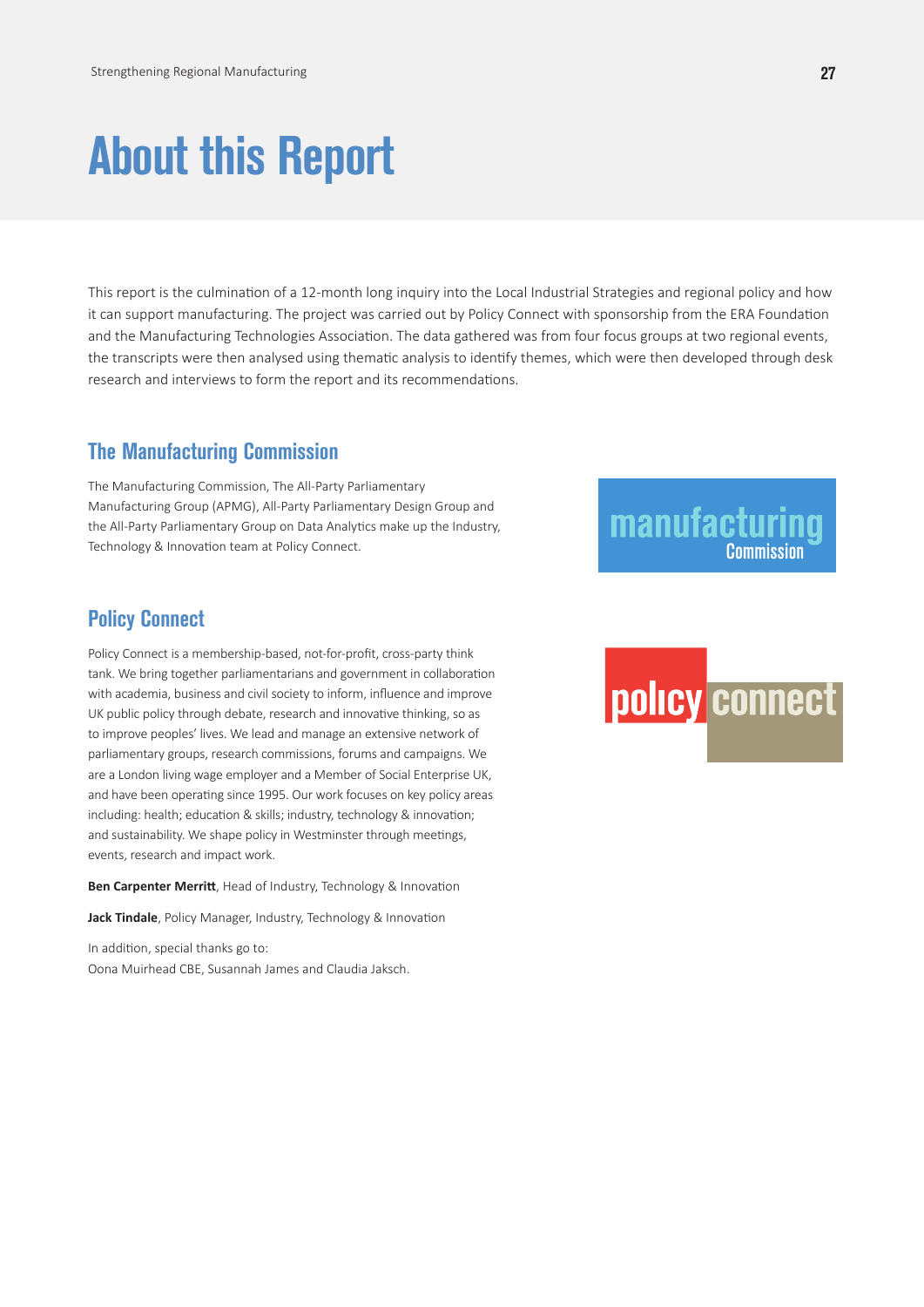### **References**

- 1. Haldane, A. 2019. Speech to Sheffield Political Economy Research Institute (SPERI) Annual Lecture, University of Sheffield. Available at: https://www.bankofengland.co.uk/speech/2019/andy-haldanesheffield-political-economy-research-institute-annual-lecture-2019
- 2. May, T. 20 6. We can make Britain a country that works for everyone. Speech.
- 3. BEIS, 2017. Building our Industrial Strategy. BEIS. Available at:https://beisgovuk. citizenspace.com/strategy/industrial-strategy/supporting\_documents/ buildingourindustrialstrategygreenpaper.pdf [Accessed 10 October 2019].
- 4. BEIS, 2017. Building a Britain fit for the Future. BEIS. Available at: https://www.gov.uk/government/publications/industrial-strategybuilding-a-britain-fit-for-the-future [Accessed 1 October 2019].
- 5. BEIS, 2017. Building a Britain fit for the Future. BEIS. Available at: https://www.gov.uk/government/publications/industrial-strategybuilding-a-britain-fit-for-the-future [Accessed 1 Octover 2019].
- 6. Regional Studies Association, 2019. BEIS Select Committee Inquiry evidence submission.
- 7. UK2070, 2019. Fairer and Stronger: Rebalancing the UK Economy. UK2070 Commission. Available at: https://drive.google.com/file/d/1DaPlONpLXwxS1lE2 kLu3aQVkOQEmFLwB/view [Accessed 2 December 2019].
- 8. Industrial Strategy Council. 2020. UK Regional Productivity Differences: An Evidence Review. Available at: https://industrialstrategycouncil.org/ukregional-productivity-differences-evidence-review. Accessed 5 February 2020.
- 9. Rhodes, C. 2020. Manufacturing: statistics and policy. [Briefing paper 01942]. House of Commons Library. p.4
- 10. MTA, 2018. The True Impact of UK Manufacturing. Oxford Economics
- 11. Centre for Cities, 2018. Places with purpose: The future of Industrial Cities, Towns and Communities. Centre for Cities. Available at: https://www.keycities.co.uk/places-purpose-0 [Accessed 20 April 2019].
- 12. IIPP, 2019. A Mission-Oriented UK Industrial Strategy. UCL. Available at: https://www.ucl.ac.uk/bartlett/public-purpose/publications/2019/may/missionoriented-uk-industrial-strategy [Accessed 10 November 2019]. p.22.
- 13. DEFRA. 2007. Draft Climate Change Bill. Available at: https://assets.publishing. service.gov.uk/government/uploads/system/uploads/attachment\_data/ file/229024/7040.pdf [Accessed 20 January 2020].
- 14. HM Government. 2008. Climate Change Act 2008. Available at: http://www. legislation.gov.uk/ukpga/2008/27/contents [Accessed 20 January 2020].
- 15. McCann, P. 2019. Perceptions of Regional Inequality and the Geography of Discontent: Insights from the UK. UK 2070 Commission Think Piece. Available at: http://uk2070.org.uk/wp-content/uploads/2019/01/01-McCann-UK-Regional-Inequality-Debates.pdf [Accessed 1 December 2019].
- 16. Travers, T., 2015. Devolving Funding and Taxation in the UK: A Unique Challenge. National Institute Economic Review, 233(1), pp.R5–R13.
- 17. UK2070, 2019. Fairer and Stronger: Rebalancing the UK Economy. UK2070 Commission. Available at: https://drive.google.com/file/d/1DaPlONpLXwxS1lE2 kLu3aQVkOQEmFLwB/view [Accessed 2 December 2019] .p.4.
- 18. King, A. 2001. Does the United Kingdom still have a constitution? Hamlyn Lectures. Available at: https://socialsciences.exeter.ac.uk/media/universityofexeter/ schoolofhumanitiesandsocialsciences/law/pdfs/Does\_the\_United\_Kingdom\_still\_ have\_a\_constitution.pdf/ [Accessed 1 December 2019]. p.24.
- 19. Willett, J., and Giovanni, A. 2014. The Uneven Path of UK Devolution: Top-Down vs. Bottom-Up Regionalism in England – Cornwall and the North East Compared. Political Studies. 62(2). pp.343-360.
- 20. Gov.uk. 2013. Devolution settlement: Scotland. Guidance. Available at: https:// www.gov.uk/guidance/devolution-settlement-scotland#the-scotland-act-1998 [Accessed 5 December 2019].
- 21. Gov.uk. 2013. Devolution settlement: Northern Ireland. Guidance. Available at: https://www.gov.uk/guidance/devolution-settlement-wales [Accessed 5 December 2019].
- 22. Gov.uk.2013. Devolution settlement: Wales. Guidance. Available at: https:// www.gov.uk/guidance/devolution-settlement-northern-ireland [Accessed 5 December 2019].
- 23. Willett, J., and Giovanni, A. 2014. The Uneven Path of UK Devolution: Top-Down vs. Bottom-Up Regionalism in England – Cornwall and the North East Compared. Political Studies. 62(2). pp.343-360.
- 24. Travers, T., 2015. Devolving Funding and Taxation in the UK: A Unique Challenge. National Institute Economic Review, 233(1), pp.R5–R13.
- 25. UK2070. 2019. Moving up the greats: Seven National Priorities for action. UK2070 Commission. Available at: http://uk2070.org.uk/wp-content/ uploads/2019/09/UK2070\_SECOND\_REPORT\_EXECUTIVE\_SUMMARY.pdf [Accessed 1 December 2019].
- 26. Airey, J., and Fyans, J. 2019. The Delivery of an Industrial Strategy: Raising prosperity across England. Localis. p.17. [Online]. Available at: https://www.localis.org.uk/wp-content/uploads/2018/03/016\_Localis\_ IndustrialStrategy2018\_WEB\_AWK\_REV.pdf [Accessed 10 November 2019].
- 27. Russell, M., and Sheldon, J. 2018. Options for an English Parliament. UCL Constitution Unit. [Online]. Available at: https://www.ucl.ac.uk/constitution-
- unit/sites/constitution-unit/files/179-options-for-an-english-parliament.pdf [Accessed 18 January 2020]. 28. Conservatives. 2019. Conservative 2019 Manifesto.
- Available at: https://assets-global.website-files. com/5da42e2cae7ebd3f8bde353c/5dda924905da587992a064ba\_
- Conservative%202019%20Manifesto.pdf [Accessed 5 January 2020]. p.29. 29. Sharpe, L., J. 1993. The European Meso: An Appraisal. In: The Rise of the Meso
- Government in Europe, L.J.Sharpe (ed.). London: Sage. p.1. 30. Regional Studies Association. 2019. Submission of evidence to BEIS Select
- Committee Inquiry into Local Growth.
- 31. BBC. 2020. Vision for South West powerhouse revealed. [Online]. Available at: https://www.bbc.co.uk/news/uk-england-51106837 [Accessed 16 January 2020].
- 32. Airey and Booth-Smith, 2017. The Making of an industrial strategy: Taking back control locally. London: Localis. p.41.
- 33. Lee, N. 2017. Powerhouse of Cards? Understadning the 'Northern Powerhouse'. Regional Studies. 51(3). pp.478-489.
- 34. Rhodes, C. 2018. Business statistics. [Briefing paper 06152]. House of Commons Library. p.6.
- 35. Diss, O. 2019. Don't wait, innovate: Stepping up R&D from St. Austell to St. Andrews. CBI. Available at: https://www.cbi.org.uk/media/3844/12547\_raisingregional-rd\_online.pdf [Accessed 16 December 2019].
- 36. BEIS, 2017. Building a Britain fit for the Future. BEIS. Available at: https://www. gov.uk/government/publications/industrial-strategy-building-a-britain-fit-forthe-future [Accessed 1 October 2019].
- 37. Diss, O. 2019. Don't wait, innovate: Stepping up R&D from St. Austell to St. Andrews. CBI. Available at: https://www.cbi.org.uk/media/3844/12547\_raisingregional-rd\_online.pdf [Accessed 16 December 2019].
- 38. Skidmore, C. 2020. Levelling up research and innovation right across the United Kingdom. Speech. Available at: https://www.gov.uk/government/speeches/ levelling-up-research-and-innovation-right-across-the-united-kingdom [Accessed 1 February 2020].
- 39. Mazzucato, M., and Dibb, G. 2020. A year to keep promises. [Online]. Available at: https://www.researchprofessionalnews.com/rr-news-uk-views-of-the-uk-2020-1-a-year-to-keep-promises/ [Accessed 18 January 2020].
- 40. H.M. Government. The Queen's Speech and Associated Background Briefing, On The Occasion Of The Opening Of Parliament On Monday 14 October 2019. Available at: https://assets.publishing.service.gov.uk/government/uploads/ system/uploads/attachment\_data/file/839370/Queen\_s\_Speech\_Lobby Pack\_2019\_\_pdf [Accessed 22 January 2020]. p.93.
- 41. Farmer et al. 2020. Innovating UK Innovation Policy: Making the Advanced Research Projects Agency model work here and now. Nesta. Available at: https://media.nesta.org.uk/documents/Innovating\_UK\_Innovation\_Policy.pdf [Accessed 22 January 2020].
- 42. IIPP, 2019. A Mission-Oriented UK Industrial Strategy. UCL. Available at: https:// www.ucl.ac.uk/bartlett/public-purpose/publications/2019/may/missionoriented-uk-industrial-strategy [Accessed 10 November 2019]. p.11.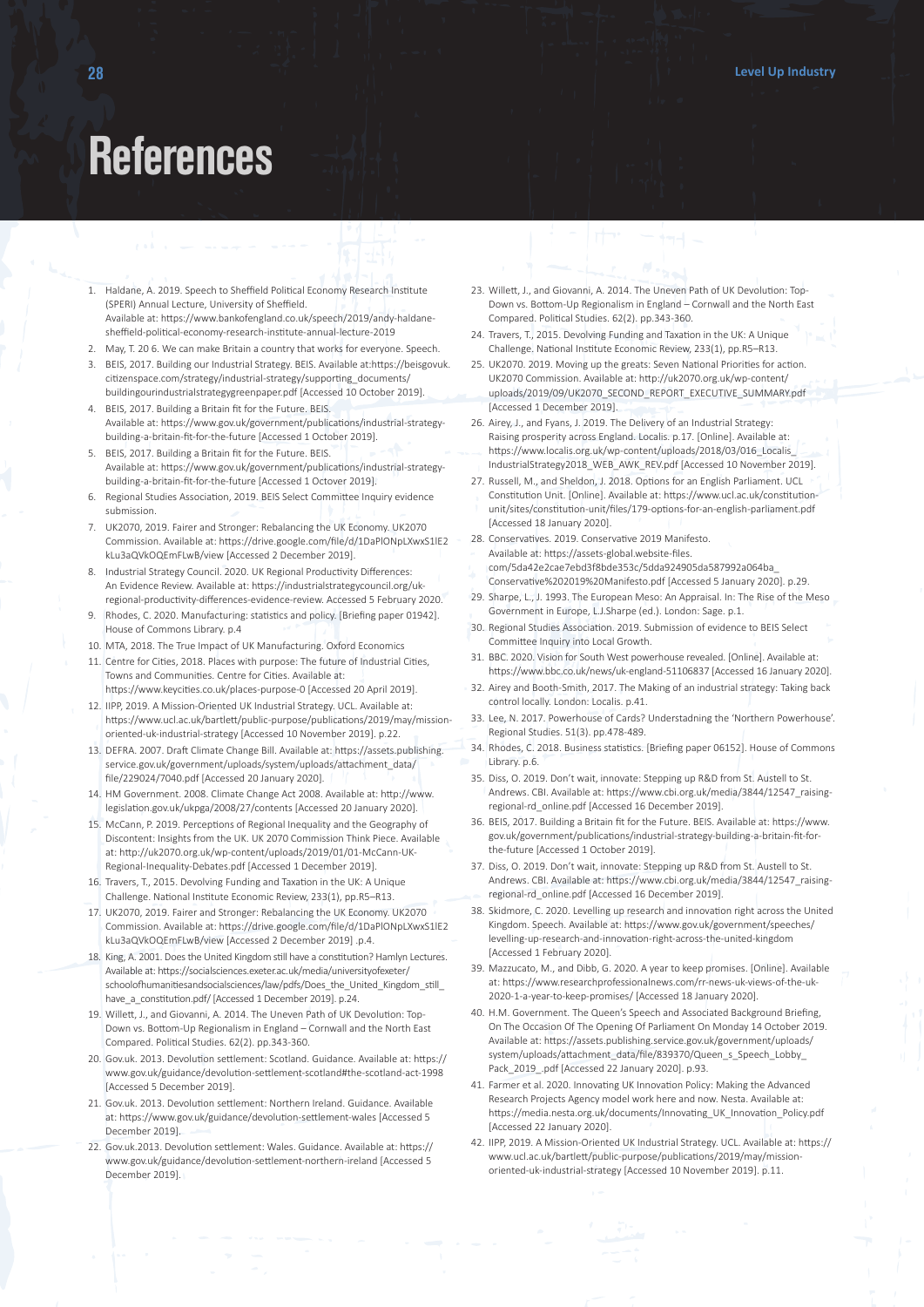- 43. IIPP, 2019. A Mission-Oriented UK Industrial Strategy. UCL. Available at: https:// www.ucl.ac.uk/bartlett/public-purpose/publications/2019/may/missionoriented-uk-industrial-strategy [Accessed 10 November 2019]. pp.24-25.
- 44. Mazzucato, M. The Entrepreneurial State: Debunking Public Vs. Private Sector Myths. London: Anthem. p.15.
- 45. Gov.uk. 2019. Policy paper: Contracts for Difference. Available at: https:// www.gov.uk/government/publications/contracts-for-difference/contract-fordifference#contents [Accessed 28 January 2020].
- 46. Lyon, F., and Atherton, A. 2000. A business view of clustering: Lessons for cluster development policies. Foundation for SME development. [Online]. Available at: http://ibr.hi.is/sites/ibr.hi.is/files/A\_business\_view\_of\_clustering Lessons\_for\_cluster\_development.pdf
- 47. [Accessed 6 January 2020].
- 48. Porter, M. E. 1998. Clusters and the New Economics of Competition. Harvard Business Review. [Online]. Available at: https://hbr.org/1998/11/clusters-andthe-new-economics-of-competition [Accessed 9 January 2020.
- 49. Porter, M., 2003. The Economic Performance of Regions. Regional Studies, 37(6-7). pp. 549–578.
- 50. BEIS, 2017. Industrial Clusters in England. BEIS Research Paper Number 4. Available at: https://assets.publishing.service.gov.uk/government/uploads/ system/uploads/attachment\_data/file/646547/NIESR\_Clusters\_Research\_BEIS Format\_with\_summary\_FINAL.pdf [Accessed 15 December 2019].
- 51. WWCEG, 2018. Developing effective local industrial strategies. WWCEG. Available at: https://whatworksgrowth.org/public/files/18-06-21\_Designing\_ Effective\_Local\_Industrial\_Strategies.pdf [Accessed 10 December 2019].
- 52. MIT.n.d. Overview MIT REAP: Achieving Economic Growth Through Innovation-Driven Entrepreneurship. Online. Available at: https://reap.mit.edu/assets/ MITREAP\_Overview\_03.08.2018.pdf [Accessed 25 January 2020].
- 53. Smart, P., et al. 2019. Open Science and Open Innovation in a socio‐political context: knowledge production for societal impact in an age of post‐truth populism. R&D Management. 49(3). pp.279-297.
- 54. Newton, O. et al. n.d. Our plan for Higher Education: Diverse, employmentfocused, value for money. Edge Foundation. p.6.
- 55. Willets, D. 2020. Designing a British DARPA. In Mansfiedl, I., and Owen, G. (eds). Visions of ARPA. Policy Exchange. Available at: https://policyexchange.org.uk/ publication/visions-of-arpa/ [Accessed 30 January 2020].
- 56. Cohen, M., and Levinthal, D., A. 1990. Absorptive Capacity: A New Perspective on Learning and Innovation. Administrative Science Quarterly, Vol. 35(1). pp.128-152.
- 57. Schwab, K. 2016. The Fourth Industrial Revolution: what it means, how to respond. World Economic Forum. [Online]. Available at: https://www.weforum. org/agenda/2016/01/the-fourth-industrial-revolution-what-it-means-and-howto-respond/ [Accessed 3 January 2020].
- 58. Legard, T. 2019. Going dark: how manufacturing will evolve over the next decade. Odgers Interim. [Online]. Available at: https://www.odgersinterim.com/ uk/who-we-are/intelligence/going-dark-how-manufacturing-will-evolve-overthe-next-decade-4849/ [Accessed 2 January 2020].
- 59. Made Smarter. 2017. Made Smarter Review 2017. Online. Available at: https:// assets.publishing.service.gov.uk/government/uploads/system/uploads/ attachment\_data/file/655570/20171027\_MadeSmarter\_FINAL\_DIGITAL.pdf [Accessed 25 January 2020].
- 60. Policy Links. 2017. NEW INDUSTRIAL CAPABILITIES FOR NEW ECONOMIC GROWTH: A Review of International Policy Approaches to Strengthening Value Chain Capabilities. Cambridge: Cambridge University.
- 61. Industrial Strategy Council. 2019. 20 per cent of workers could be under-skilled by 2030, new analysis finds. [Online]. Available at: https:// industrialstrategycouncil.org/20-cent-workers-could-be-under-skilled-2030 new-analysis-finds [Accessed 24 January 2020].
- 62. Skills Commission. 2020. Setting up the future: Building a Skills System for England. Forthcoming.
- 63. Make UK. 2020. UK Manufacturing Facts 2019/20. Make UK.
- 64. Industrial Strategy Council. 2019. UK Skills Mismatch in 2030. Research Paper. Available at: https://industrialstrategycouncil.org/sites/default/files/UK%20 Skills%20Mismatch%202030%20-%20Research%20Paper.pdf [Accessed 20 January 2020].
- 65. Travers, T., 2015. Devolving Funding and Taxation in the UK: A Unique Challenge. National Institute Economic Review, 233(1), pp.R5–R13.
- 66. Dupont, J. and Howard, R. 2017. The New Industrial Strategy. Policy Exchange. Available at: https://policyexchange.org.uk/publication/the-new-industrialstrategy/ [Accessed 21 December 2019].
- 67. NAO. 2020. Business support schemes. Report by the Comptroller and Auditor General. [Online]. Available at: https://www.nao.org.uk/wp-content/ uploads/2020/01/Business-support-schemes.pdf [Accessed 17 January 2020].
- 68. BEIS Select Committee. 2018. Small businesses and productivity, Fifteenth Report of Session 2017–19. HC 807.p.3. Available at: https://publications. parliament.uk/pa/cm201719/cmselect/cmbeis/807/807.pdf [Accessed 20 January 2020].
- 69. LGA, 2019. The future of non-metropolitan England. The Post-Brexit England Commission Final Report. Local Government Association: London. p.4.
- 70. BEIS, 2017. Building a Britain fit for the Future. BEIS. Available at: https://www. gov.uk/government/publications/industrial-strategy-building-a-britain-fit-forthe-future [Accessed 1 Octover 2019].
- 71. Brokenshire, J. 2018. Local Growth:Written statement HCWS927. Available at: https://www.parliament.uk/business/publications/written-questions-answersstatements/written-statement/Commons/2018-07-24/HCWS927/ [Accessed 2 January 2019].
- 72. Brien, P. 2019. The UK Shared Prosperity Fund. Commons Briefing Paper 08527. House of Commons Library. Available at: https://researchbriefings.parliament. uk/ResearchBriefing/Summary/CBP-8527 [Accessed 20 December 2019].
- 73. BEIS, 2018. Local Industrial Strategies Policy Prospectus. BEIS. p.4. Available at: https://assets.publishing.service.gov.uk/government/uploads/system/uploads/ attachment\_data/file/744544/local-industrial-strategies-policy-prospectus.pdf [Accessed 14 October 2019].
- 74. Bulleid, R. et al, 2019. The Route to Clean Growth: Using Local Industrial Strategies to drive change. Localis and Green Alliance.
- 75. Heseltine, M. 2012. No Stone Unturned: In Pursuit of Growth. BIS. Available at: https://www.gov.uk/government/publications/no-stone-unturned-in-pursuit-ofgrowth [Accessed 20 December 2019].
- 76. Coyle, D., and Sensier, M. 2019. The imperial treasury: appraisal methodology and regional economic performance in the UK. Regional Studies.
- 77. Raikes, L. 2018. Future Transport Investment in the North: A briefing on the government's new regional analysis of the National Infrastructure and Construction Pipeline. IPPR. Available at: https://www.ippr.org/research/ publications/future-transport-investment-in-the-north-briefing [Accessed 21 January 2020].
- 78. Department for Transport. 2019. Transport Statistics: Great Britain 2019. Department for Transport. Available at: https://assets.publishing.service.gov.uk/ government/uploads/system/uploads/attachment\_data/file/856146/tsgb-2019. pdf [Accessed 21 January 2020].
- 79. BEIS, 2018. Drivers of Relocation Final Report. BEIS Research Paper Number 2019/002. BEIS. p.7. Available at:https://assets.publishing.service.gov.uk/ government/uploads/system/uploads/attachment\_data/file/777000/Drivers-offirm-relocation.pdf [Accessed 10 October 2019].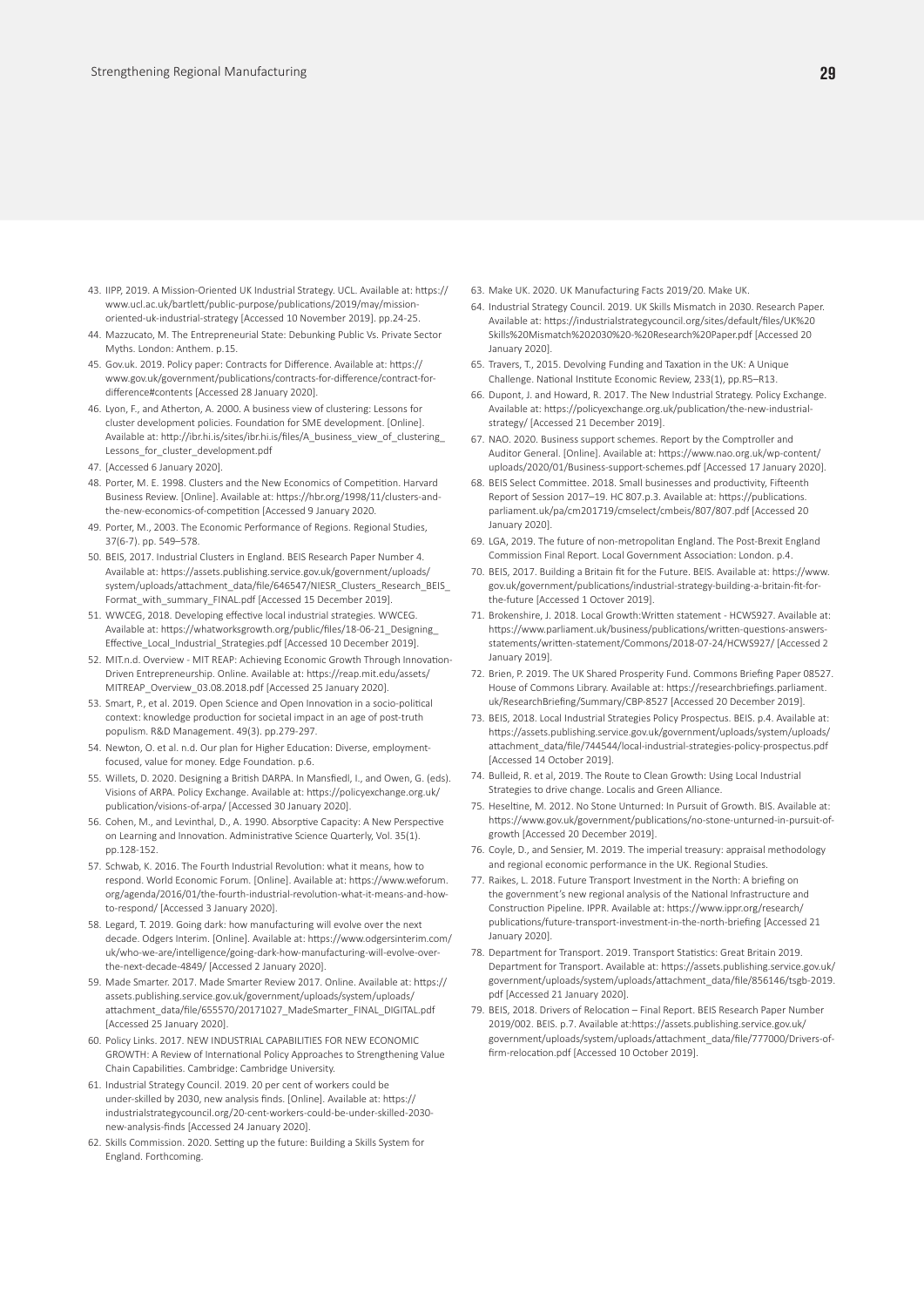# **Notes**

| $\sim 1$<br>$2.5.6 - 1.$<br>$\chi^{\rm 1.5-1.5}$<br>T. | 西<br>¥<br>$\overline{\mathcal{L}}$<br>ð.<br>þ.<br>dri r<br>$\mathfrak{g}$<br>Ŧ<br>$\mathfrak{t}_{1\perp}$<br>ا ک<br>$\overline{\mathbb{Q}}$<br>$E \rightarrow$ |                                                 | D.<br>$\top$                       | $U \circ \zeta$<br>$\mathcal{P}$<br>$\mathbb{E}$<br>т.<br>-1<br>$\left  \cdot \right $ |               | T.<br>$\sim$<br>$\sim$              |
|--------------------------------------------------------|----------------------------------------------------------------------------------------------------------------------------------------------------------------|-------------------------------------------------|------------------------------------|----------------------------------------------------------------------------------------|---------------|-------------------------------------|
|                                                        |                                                                                                                                                                |                                                 |                                    |                                                                                        |               |                                     |
|                                                        |                                                                                                                                                                |                                                 |                                    |                                                                                        |               |                                     |
|                                                        |                                                                                                                                                                |                                                 |                                    |                                                                                        |               |                                     |
|                                                        |                                                                                                                                                                |                                                 |                                    |                                                                                        |               |                                     |
|                                                        |                                                                                                                                                                |                                                 |                                    |                                                                                        |               |                                     |
|                                                        |                                                                                                                                                                |                                                 |                                    |                                                                                        |               |                                     |
|                                                        |                                                                                                                                                                |                                                 |                                    |                                                                                        |               |                                     |
|                                                        |                                                                                                                                                                |                                                 | m.                                 |                                                                                        |               | $\rightarrow$                       |
|                                                        |                                                                                                                                                                | $\sqrt{2}$                                      | $\mathcal{A}$                      |                                                                                        |               |                                     |
|                                                        | 커<br>$\mathcal{L}$                                                                                                                                             | $\tilde{\mathcal{A}}$<br>$\mu\Lambda$<br>$\sim$ |                                    |                                                                                        |               |                                     |
|                                                        | $\mathbf{p} \in \mathcal{F} \setminus \mathcal{F}$                                                                                                             | IJ<br>J.                                        |                                    | ÷<br>$\mathcal{A}_{\mathcal{A}}$<br>$\mathbf{L}$                                       | $\sim$ $\sim$ | $\hat{\mathsf{T}}$<br>$\mathcal{L}$ |
| $\mathcal{L}$                                          | U.                                                                                                                                                             | $\mathfrak{h}^+$                                | $\sim$                             |                                                                                        |               |                                     |
|                                                        | 压轻度                                                                                                                                                            | $\mathcal{A}$                                   |                                    | $\mathcal{L}$<br>$\langle \cdots \rangle^{\dagger}$                                    |               |                                     |
| $\mathbf{L}$                                           |                                                                                                                                                                | $\mathcal{C}=\mathcal{C}$<br>Y.<br>٠            | $\sim$                             |                                                                                        | $\chi$        |                                     |
| $\sim$<br>$13.$ <sup>1</sup>                           | $\mathfrak{f}=\mathfrak{g}$                                                                                                                                    | $\overline{u}$<br>$\pm$ 1<br>ù.                 |                                    |                                                                                        | $\alpha$      | $\mathcal{A}$                       |
|                                                        | $\theta$                                                                                                                                                       | $\mathcal{L}$<br>$\overline{\nabla}$            |                                    | $r_{\rm in}$                                                                           |               |                                     |
|                                                        | ᅬ                                                                                                                                                              | $\mathbb T$                                     |                                    | 帯 一を                                                                                   |               |                                     |
|                                                        | $\P$<br>U,                                                                                                                                                     | Ŧ<br>T.                                         |                                    | $\mathbf{H}$ $\mathbf{Z}$ $\cdot$ $\mathbf{I}$ $\mathbf{Z}$                            |               | $\Phi_{\rm{eff}}$<br>ò.             |
|                                                        | 计符<br>U.<br>$\sim 1$ .                                                                                                                                         |                                                 | $\mathcal{F}^{\prime}$<br>4.5      |                                                                                        |               |                                     |
|                                                        |                                                                                                                                                                | $\sim$                                          | j.                                 |                                                                                        |               |                                     |
| ٠.                                                     |                                                                                                                                                                |                                                 |                                    | $\overline{a}$                                                                         |               |                                     |
|                                                        |                                                                                                                                                                | $\neg$<br>÷<br>$\rightarrow$<br>. L             | í.<br>-11                          |                                                                                        |               |                                     |
|                                                        | $\rightarrow$<br>$\gamma$                                                                                                                                      | $\pi$<br>$\bar{\phantom{a}}$<br>÷.              |                                    |                                                                                        |               | т.                                  |
|                                                        |                                                                                                                                                                |                                                 |                                    |                                                                                        |               |                                     |
| $\mathcal{P}^{\mathcal{C}}$<br>$\tau$                  |                                                                                                                                                                |                                                 |                                    |                                                                                        |               |                                     |
|                                                        |                                                                                                                                                                |                                                 |                                    |                                                                                        |               |                                     |
|                                                        |                                                                                                                                                                |                                                 |                                    | $\sim 10$                                                                              |               |                                     |
|                                                        |                                                                                                                                                                |                                                 |                                    |                                                                                        |               |                                     |
| $\sigma_{\rm{max}}=16$<br>$\sigma$ - $\sigma$          | $\mathcal{L} = \mathcal{L} \times \mathcal{L}$                                                                                                                 | ÷                                               |                                    |                                                                                        |               |                                     |
|                                                        | <b>Contract</b>                                                                                                                                                |                                                 | $\vdash$ $\vdash$<br>$\mathcal{T}$ | $\frac{M}{2}$ ) $\frac{1}{2}$                                                          |               | ×                                   |
| $\rightarrow$ $\overline{1}$                           | $\mathbf{J}$                                                                                                                                                   | $\mathcal{D}$                                   | 4.                                 | $\mathbf{r}$                                                                           |               |                                     |
| <b>COL</b><br>-<br>A<br>$\sim$                         |                                                                                                                                                                |                                                 |                                    |                                                                                        |               |                                     |
|                                                        |                                                                                                                                                                |                                                 |                                    |                                                                                        |               |                                     |
|                                                        | $\alpha$                                                                                                                                                       |                                                 | $\mathcal{H}_{\mathcal{M}}$        |                                                                                        |               |                                     |
|                                                        |                                                                                                                                                                |                                                 |                                    |                                                                                        |               |                                     |
|                                                        | $\mathbb{Q}_\ell$                                                                                                                                              |                                                 | ×                                  |                                                                                        |               |                                     |
|                                                        |                                                                                                                                                                |                                                 |                                    |                                                                                        |               |                                     |
|                                                        |                                                                                                                                                                |                                                 |                                    |                                                                                        |               |                                     |
| 37.                                                    |                                                                                                                                                                |                                                 |                                    |                                                                                        |               | Г                                   |
| A<br>$\mathbf{p}$                                      |                                                                                                                                                                |                                                 |                                    | $\mathcal{P}$                                                                          |               | k.                                  |
|                                                        |                                                                                                                                                                |                                                 |                                    | $\mathbf{p}$                                                                           |               |                                     |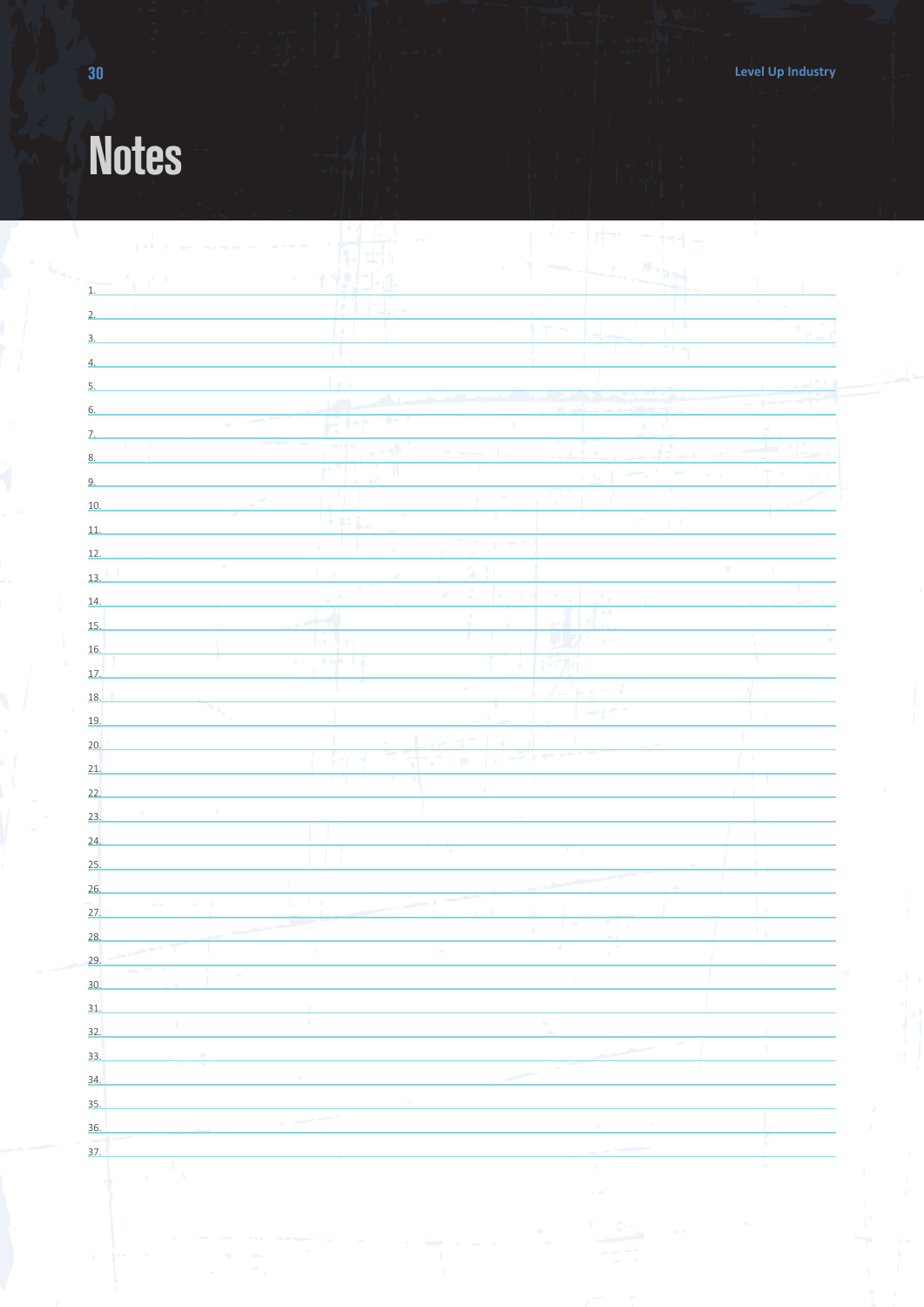| 1.                                                                                               |  |
|--------------------------------------------------------------------------------------------------|--|
| 2.                                                                                               |  |
| $3-$                                                                                             |  |
| 4.                                                                                               |  |
| 5.                                                                                               |  |
| 6.                                                                                               |  |
| the control of the control of the control of the control of the control of the control of<br>Z.  |  |
| 8.<br>the control of the control of the control of the control of the control of the control of  |  |
| 9.                                                                                               |  |
| 10.<br>the control of the control of the control of the control of the control of the control of |  |
| 11.                                                                                              |  |
| 12.                                                                                              |  |
| 13.                                                                                              |  |
| 14.<br>the control of the control of the control of the control of the control of the control of |  |
| 15.<br>the control of the control of the control of the control of the control of the control of |  |
| 16.                                                                                              |  |
| 17.                                                                                              |  |
| 18.                                                                                              |  |
| 19.                                                                                              |  |
| 20.                                                                                              |  |
| 21.<br>the control of the control of the control of the control of the control of the control of |  |
| 22.<br>the control of the control of the control of the control of the control of the control of |  |
| 23.                                                                                              |  |
| 24.<br>the control of the control of the control of the control of the control of the control of |  |
| 25.                                                                                              |  |
| <u> 1989 - Johann Stein, mars an deus an deus Amerikaansk kommunister (</u><br>26.               |  |
| 27.                                                                                              |  |
| 28.                                                                                              |  |
| 29.                                                                                              |  |
| 30.                                                                                              |  |
| 31.                                                                                              |  |
| 32.                                                                                              |  |
| 33.                                                                                              |  |
| 34.                                                                                              |  |
| 35.                                                                                              |  |
| 36.                                                                                              |  |
| 37.                                                                                              |  |